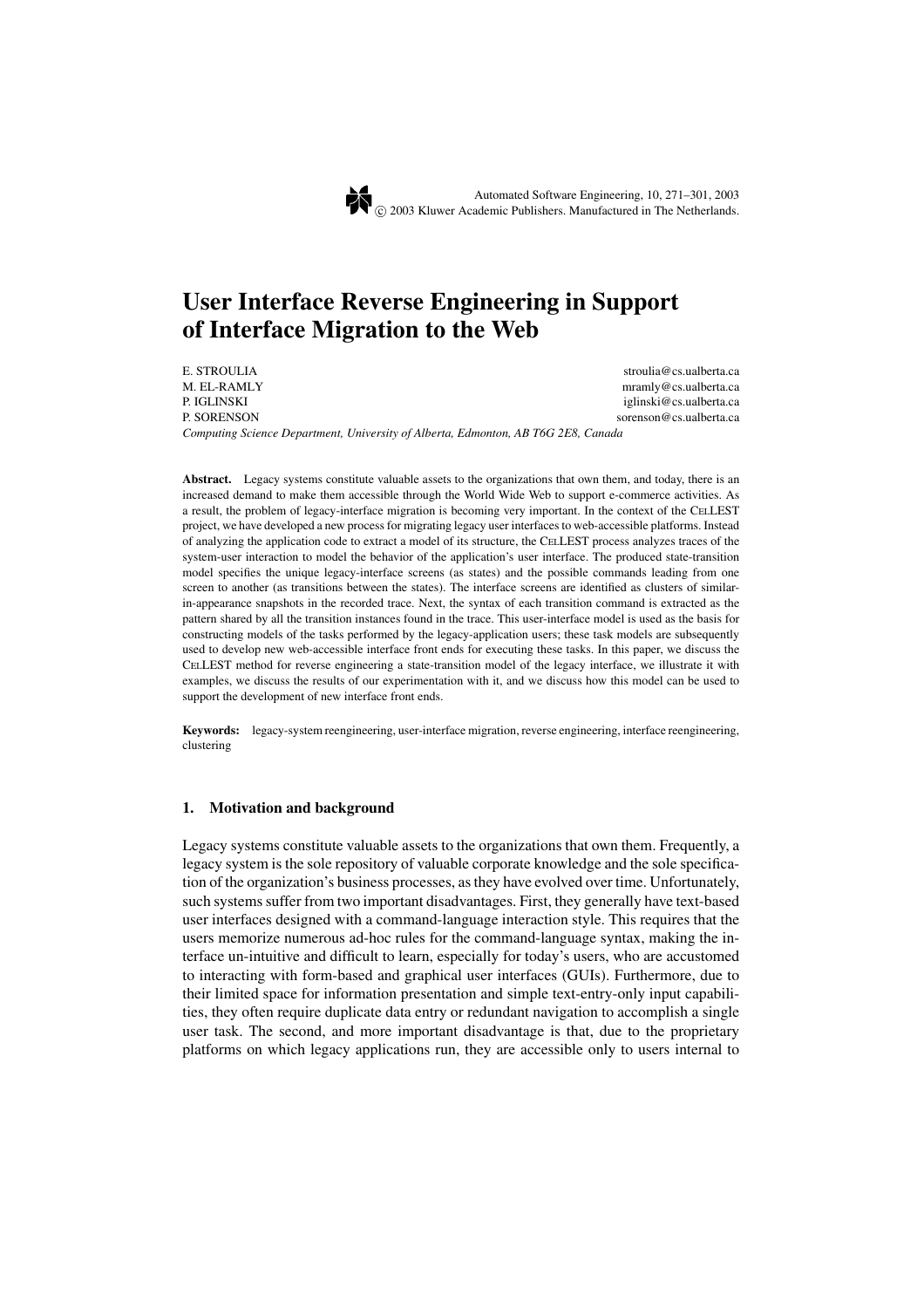the organization that owns the application. With the advent of electronic commerce, an increasing number of organizations need to make their services available to their partners and customers on the web, and even to integrate their services with those of their partners, and this move is difficult in the case of most legacy systems.

Legacy system re-engineering (Pressman, 1996) projects are labor intensive, due to their high complexity and many constraints. Therefore, there is a pressing need for developing automated support for all re-engineering activities, including user-interface migration. It is not surprising, then, that this problem has been the subject of substantial research activity (Merlo et al., 1995). In general, there are two types of interface migration approaches: a new user interface can be "grafted" on top of the original application, after the code implementing the original interface has been deleted, or the original user interface can be wrapped with a new interface front-end.

If the original legacy application is not highly interactive, calling a set of relatively independent application procedures from a newly developed GUI is fairly simple and does not involve complex reverse engineering. The GUI can be developed independently and the user-initiated events are programmed to invoke the procedures in question (Gannod et al., 2000; Phanouriou and Abrams, 1997). To enable some configuration of the underlying applications and re-formatting of their outputs some reverse-engineering process might be required to identify the internal variables of interest and trace their values (Tucker and Stirewalt, 1999). If, however, the original application is highly interactive, there is a substantial amount of code implementing the original interface that has to be identified, extracted and replaced. Moore et al. (1994) describe a method for migrating graphical user interfaces, from one platform to another. This method uses a knowledge-based model to map the functionalities of the widgets in the user-interface toolkit of the original platform to those of the target platform toolkit. Given a widget in the legacy interface, the tool identifies candidate equivalent widgets in the target platform toolkit. The major disadvantage of this approach is that a new knowledge-based model has to be developed for any new combination of source-target platforms. A similar approach (Antoniol et al., 1995) has been developed to address the problem of migrating text-based interfaces to graphical user interfaces. The interesting difference is that since there is no source widget toolkit, the reverse-engineering process hypothesizes widgets from the code.

An alternative to grafting is to develop web-enabled user-interface wrappers for legacy systems. This solution involves the restructuring of the application in a web client/server architecture (Horowitz, 1998; Tan et al., 1998). The underlying idea is to wrap the legacy application in an application server that communicates with an HTML browser or a thick client through a protocol such as HTTP or Java Remote Method Invocation (RMI) in the case of Java clients, for example. This approach introduces an overhead in accessing the application functionality, which, however, is usually negligible in comparison to the latency introduced by the network between the client browser and the application server.

All the above approaches, both grafting and front-ending, have a common feature: they all adopt code analysis for reverse engineering the original application. However, in most cases, the code of the legacy application is a very poor expression of its design. It includes "dead code" and "glue code" implementing obsolete functionalities and incremental updates. In addition, due to its long-term evolution, the code is highly coupled and even small changes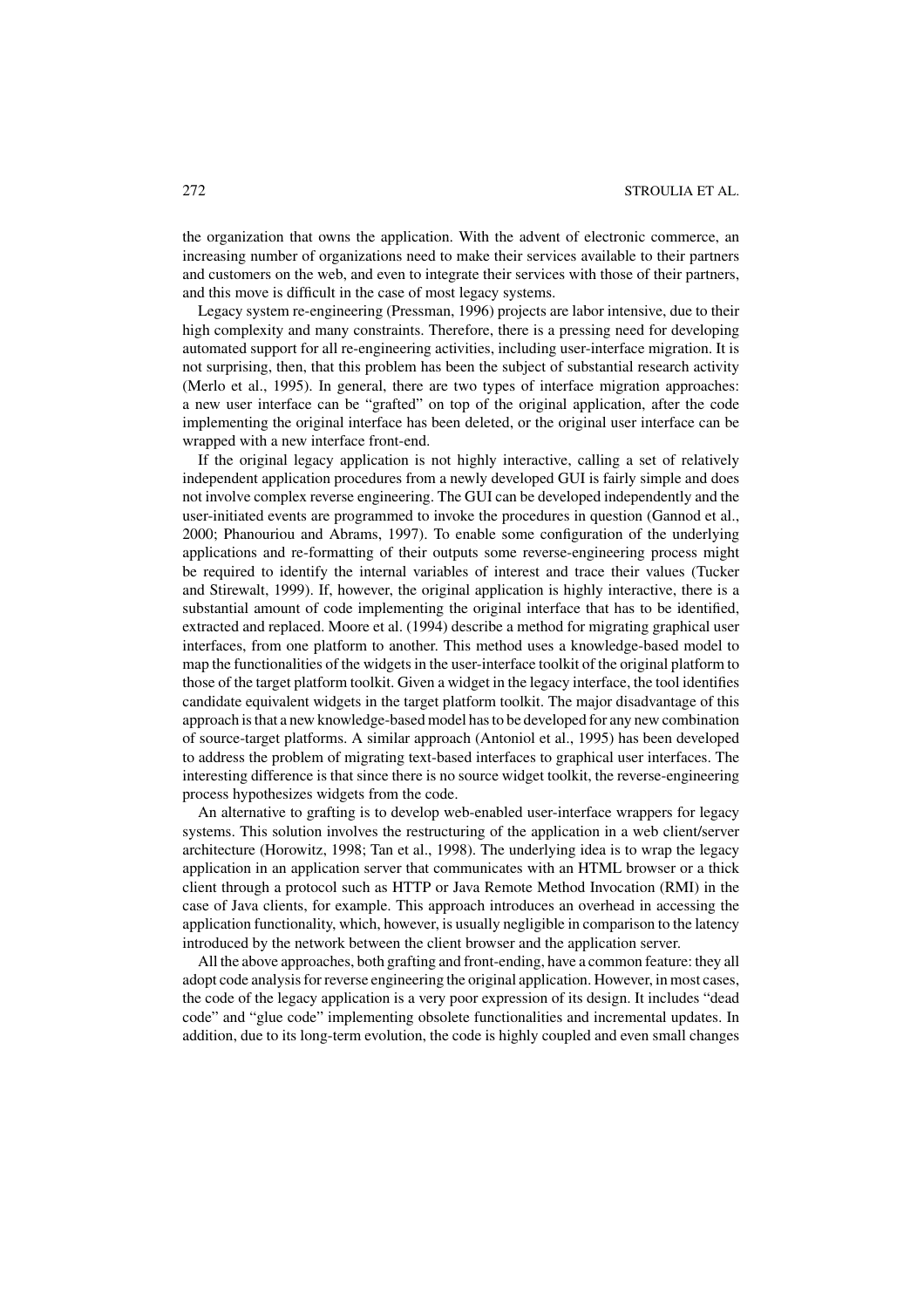may have unpredictable side-effects. Furthermore, when individual code modules are reused in the context of the new client interface, there is a great danger of missing, or even violating, application logic built in the dialog implemented in the legacy interface.

In our CELLEST project we have adopted a front-ending approach to legacy interface migration, to avoid the risks involved with extracting and reusing isolated code modules. Furthermore, to be able to reuse the business logic implemented in the dialog of the legacy user interface, we have opted to reverse engineer a model of the legacy user-interface behavior instead of the legacy application code. The overall CELLEST method consists of a reverse-engineering phase, aiming at constructing a state-transition model of the legacy user interface, and a forward-engineering phase, aiming at developing user-interface specifications executable by special web-accessible translators. These new user-interface specifications enable the execution of user tasks by using the reverse-engineered model to emulate the user navigation through the legacy user interface. Our method is, to some extent, inspired by "screen scraping", a quite successful industrial practice in legacy-application migration, which has been largely ignored by academic research. They are similar in that they both expose some aspects of the legacy interface to the new interface front-end and they also use the legacy interface to drive the underlying application. However, the CELLEST method brings a substantial innovation to the traditional screen-scraping process. With screen scraping, a developer has to analyze the behavior of the interface and write code that is highly specific to the original application and its user interface to extract the information of interest from this interface. Instead, with CELLEST, a model of the legacy interface behavior and of the specific tasks of interest is semi-automatically constructed. These models, after they have been reviewed and revised, can be executed by multiple platform-specific translators. Thus, the models produced by CELLEST enable the simultaneous migration of the legacy interface to multiple target front-end platforms, where different screen-scraping applications would have to be developed.

The focus of this paper is the reverse-engineering phase of CELLEST, which produces a state-transition model of the legacy-application user interface. To illustrate the use of the model in the overall legacy user-interface migration process, we also briefly discuss the subsequent forward-engineering phase. The input of the reverse-engineering phase is a recorded trace of the user interaction with the legacy interface and its product is a statetransition model specifying the unique legacy interface screens (as states) and the possible commands leading from one screen to another (as transitions). The model states are identified as clusters of similar in appearance snapshots in the recorded trace. Next, the syntax of each transition from one screen to another is extracted as the pattern shared by all the instances of the transition in the trace.

In this paper, we describe the overall CELLEST environment (Section 2) and the corresponding interface-migration process it supports. We then discuss LENDI, which implements the reverse-engineering step of the process: we describe the major steps of the process, feature extraction, screen and action identification (Sections 3.1, 3.2 and 3.3), we illustrate the process with a case study and we present some experiments we have conducted to evaluate its effectiveness (Section 3.4). Then we briefly discuss the forward-engineering step of CELLEST (Section 4). Finally, we conclude with some lessons we have learned and our plans for future research (Section 5).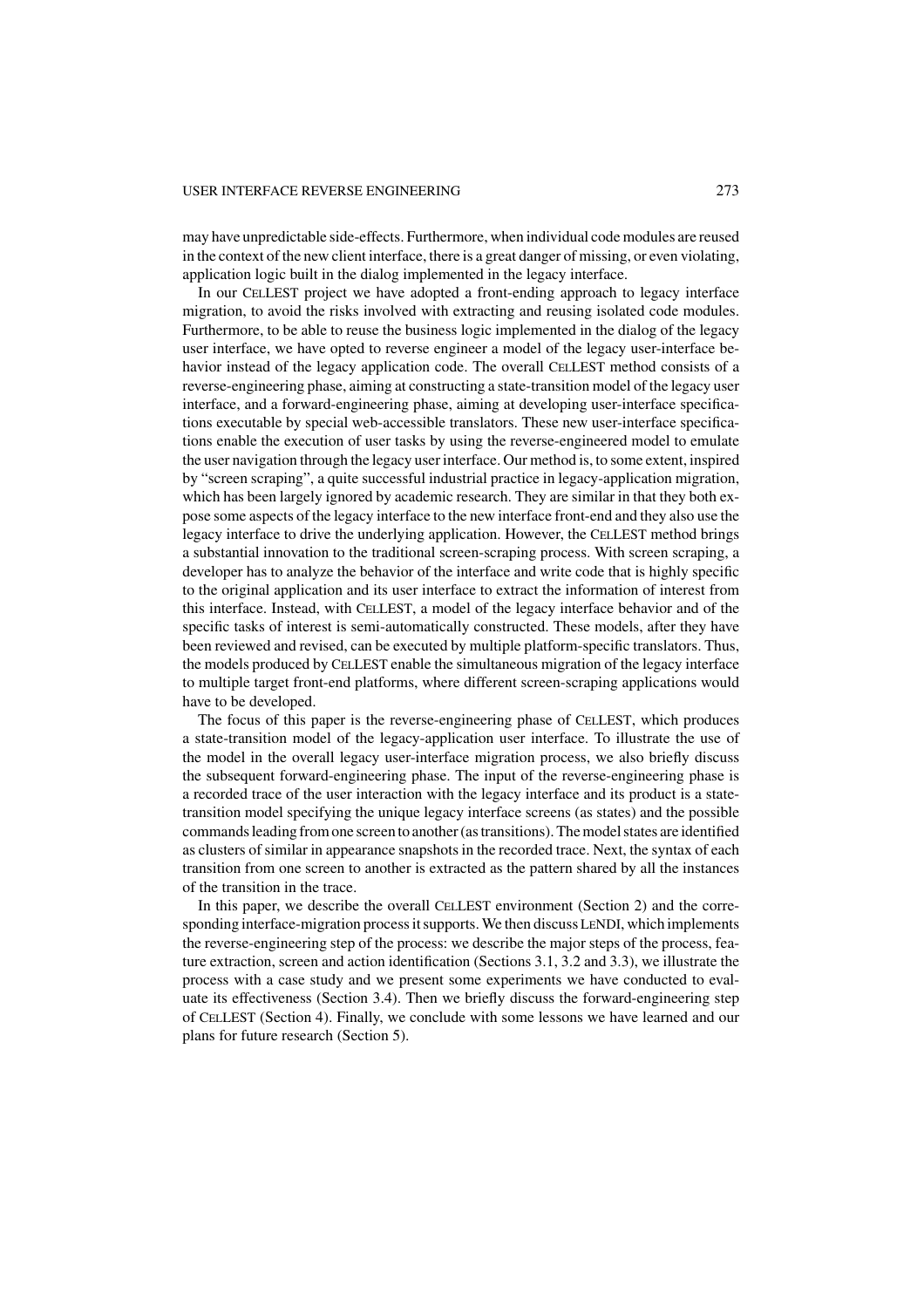# **2. The CELLEST environment and the corresponding user-interface migration process**

Let us illustrate the overall user-interface migration process supported by the CELLEST environment with an example scenario, from a real application, on which we have applied our method. Consider an insurance company that computerized its claim department separately from the customer database, and, as a result, owns two separate subsystems, i.e., *Customer* and *Claims*. Using the *Claims* subsystem, the user can retrieve from a sequence of different screens the data necessary for generating a report on the customer's accident. However, to do that, the user has to know the accident number, when usually he/she only knows the claimant's name. As a result, the user has first to search for the claim number in the *Customer* system. Now, the insurance company wants to let its lawyer partners use its systems to generate the required reports. The lawyers, however, are not on the company's intranet, so these services have to be made available through a client-server application, preferably web based.

Traditionally, to accomplish this goal, one would have first, to isolate and extract from the application code all the modules relevant to "claim number search" and "claim data retrieval" and then, make them available through a server application. In addition, a new webaccessible client application, with an interface easily learnable and usable by the lawyers, should be developed to access the server.

The CELLEST environment supports an alternative process, shown diagrammatically in figure 1. Using a specially instrumented emulator, traces of the insurance company employees interacting with the existing interface are captured. The emulator should be used by



*Figure 1.* The tools of the CELLEST environment and the overall user-interface migration process.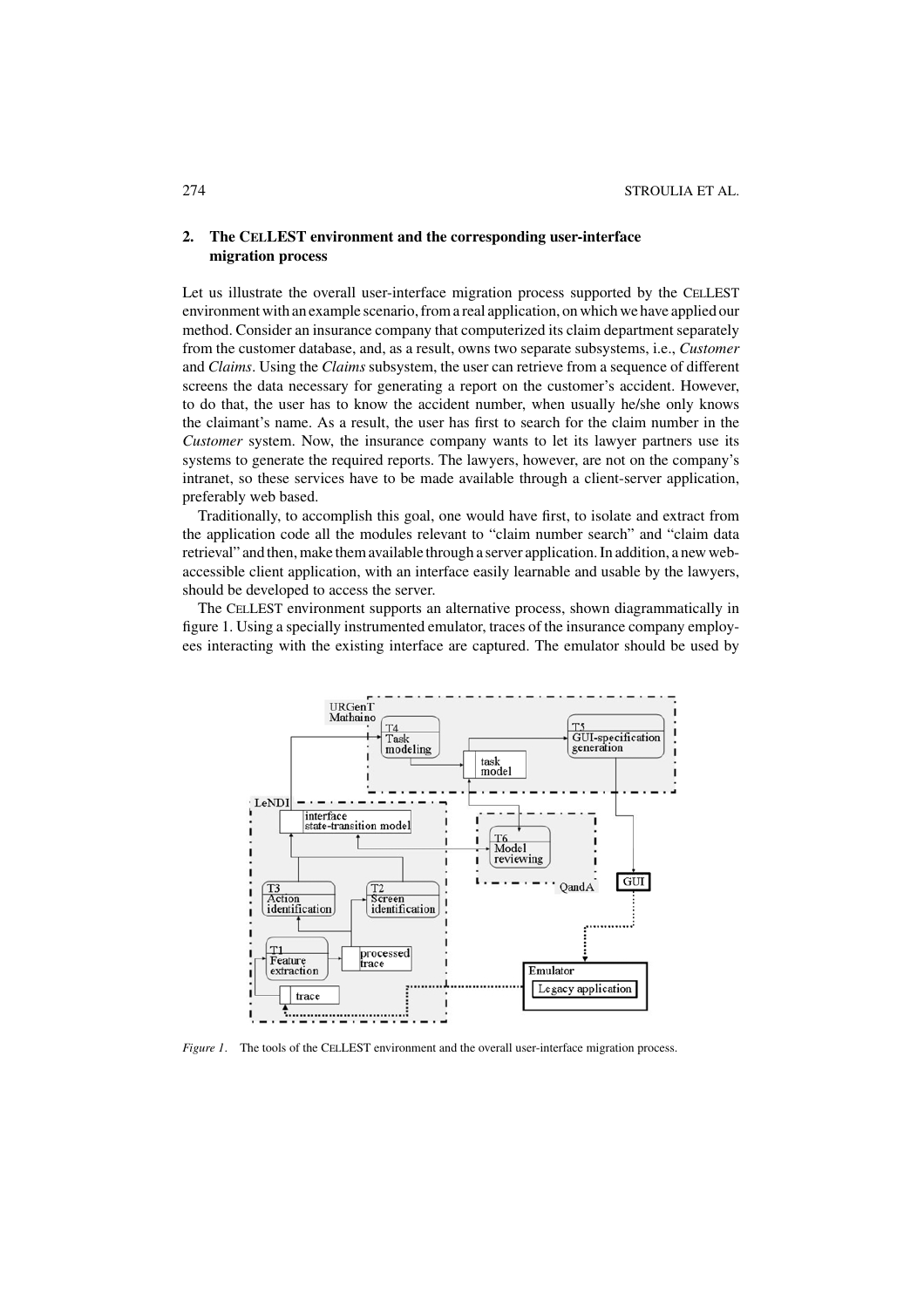all employees whose tasks may have to be migrated. The emulator provides the user with a text-based interface that mimics the original hardware terminals used to access the host system, on which the legacy application resides, by implementing the protocol of communication between the host and the emulator user interface. The emulator is instrumented so that it also records the interaction between the legacy application and its users.

A trace recorded by this emulator consists of a sequence of snapshots of the screens forwarded by the legacy application to the user's terminal. Between every two snapshots, the user keystrokes are recorded. The interface reverse-engineering step starts by translating each snapshot in the recorded traces into a vector of visual features (Task T1 in figure 1, described in Section 3.1). It then uses the processed trace to extract a model of the behavior of the legacy user interface (Tasks T2 and T3 in figure 1, described in Sections 3.2 and 3.3). This model is represented as a directed state-transition graph. The graph nodes correspond to the distinct interface screens, which are identified by clustering all the screen snapshots, contained in the recorded trace, according to their visual similarity. Each edge of the graph corresponds to an action that can be taken, i.e., a command that can be executed, when the source-screen node is visible to the user and leads to the destination-screen node. Given all the instances of the transition from one screen to another encountered in the recorded traces, a pattern of the command syntax enabling this transition is extracted. These three tasks are implemented by the LENDI prototype tool.

This model captures the overall behavior of the user interface, to the extent that it has been exercised by the users of the emulators and recorded in the captured traces. To construct models of the specific tasks that need to be migrated (Task T4 in figure 1, described in Section 4.1), in our example the "accident report" task, multiple instances of this task have to be recorded<sup>1</sup> The task model specifies the path on the interface state-transition model through which the user navigates, i.e., the distinct screens that the user visits while performing the task in question. In addition, the model specifies the flow of information between the legacy application and the user, i.e., the input provided by the user (as recorded in the trace), and the output displayed to the user (that the user has to annotate subsequently on the recorded trace). The final step in the CELLEST process (Task T5 in figure 1, described in Section 4.2) is the actual construction of the GUI. The GUI is a web-accessible application, i.e., an applet or a browser accessible web server. Based on the task model, it interacts with the user to receive(display) the expected input(output) information; it also translates this interaction to a sequence of calls to the emulator, similar to the calls that the original legacy user interface used to generate. Currently the emulator is able to emulate IBM 3270 and VT100 data transfer protocols. To date, in the CELLEST project we have focused almost exclusively on IBM 3270, which is a block-mode data transfer protocol. We have also experimented with VT100, which is a character-based protocol but can be emulated in block-mode. These last two steps of the process have been implemented in the URGENT and MATHAINO prototypes.

Since all the above tasks are inductive in nature, i.e., they construct models on the basis of examples, their results are products of "unsafe" inferences. The problem of evaluating whether or not the collected results are sufficient for learning a complete model of the interface is undecidable. In the context of the CELLEST process, we propose to address it in two ways. The first is methodological; we assume that recording emulators will be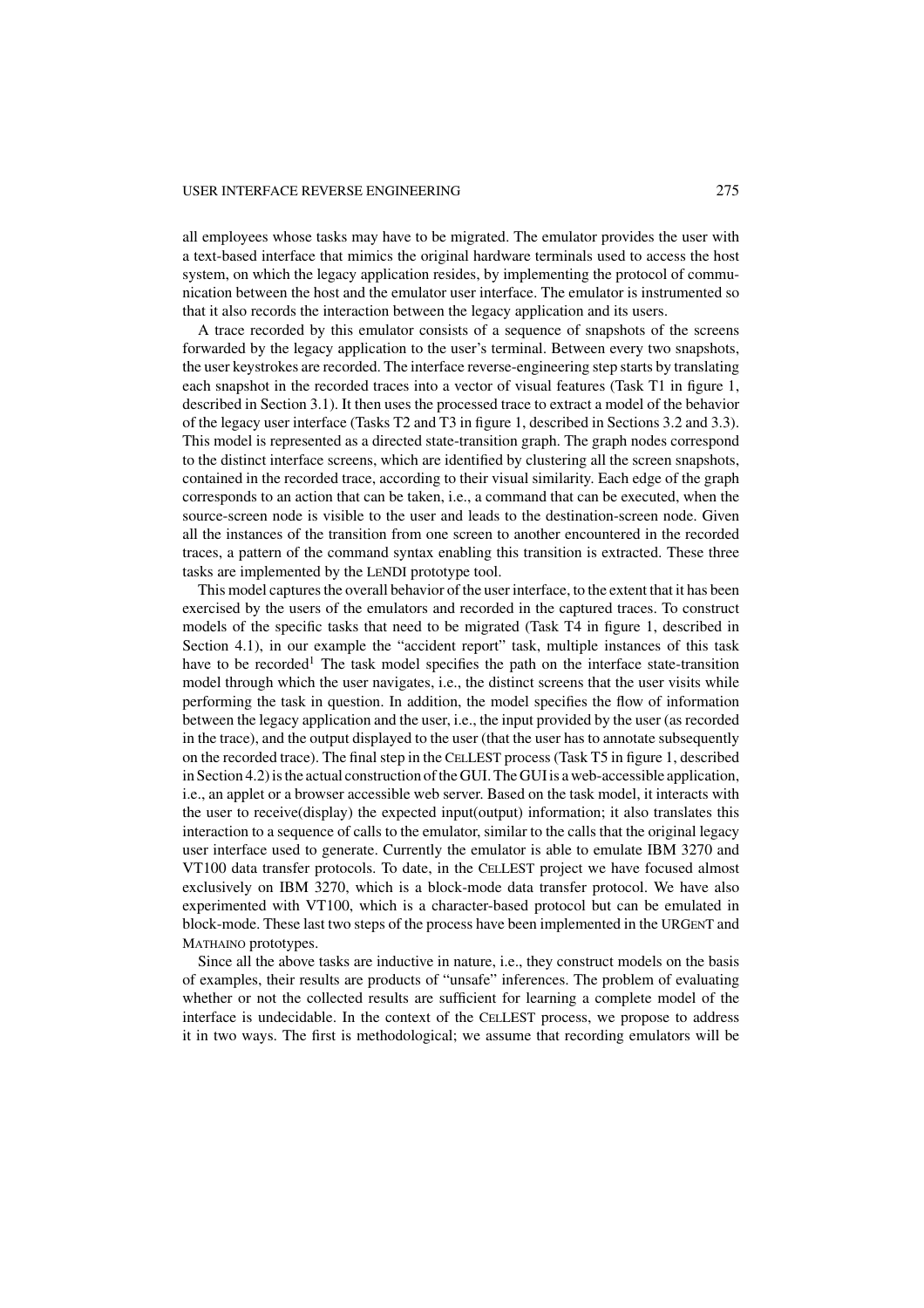provided to all users whose jobs involve the functionalities that need to be migrated. In this way, we expect the collected traces to "cover" all interesting aspects of the legacy user interface, albeit not necessarily the whole user interface. In addition, the CELLEST environment includes QANDA (Questions AND Answers), a tool supporting the reviewing, verification and possibly revision of these results by an expert user. The role of the QANDA system in the CELLEST environment is to visualize the intermediate products of the process (screen clusters and task models) so that an expert user, familiar with the legacy interface that is being migrated, can inspect, validate or revise them (Task T6 in figure 1).

# **3. Interaction reverse engineering with LENDI**

The purpose of the LENDI tool, which is the focus of this paper, is to produce a model of the legacy interface behavior, represented as a *directed state-transition graph*. The basic input to LENDI, as shown in figure 1, are the traces recorded during the users' interaction with the legacy application. For legacy systems that use a block-mode transfer protocol between the mainframe application host and the user terminals, such as the 3270 protocol, a trace is a sequence of screen snapshots interleaved with the actions that the user performs, such as character typing and function key presses. The intuition underlying the CELLEST interaction reverse-engineering process is that as the user interacts with the legacy interface, the underlying application goes through a sequence of distinct behavioral states, which correspond to the distinct screens of the legacy interface. The sequence of screen snapshots in the trace parallels the application's behavioral state sequence. The implication is that, identifying the distinct interface screens corresponds to identifying the behavioral states that the application goes through, during its interaction with the users. Consequently, identifying the different actions possible at a distinct screen corresponds to identifying the conditions of the transitions from one behavioral state to another. Therefore, the process of extracting the model of the interface behavior from the recorded traces consists of two steps:

- 1. the identification of the unique interface screens (i.e., the nodes of the state-transition graph) of the application interface and the corresponding predicates for evaluating whether a new snapshot is an instance of one of them, and
- 2. the identification of the possible user actions, that are applicable to each of these screens (i.e., the edges enabling the transition from one state to another).

The first sub-problem can be addressed by clustering the recorded screen snapshots: two instances of the same screen should appear more similar than two instances of two different screens. Thus, if all the screen snapshots were organized in clusters according to their visual appearance, each cluster should contain all the snapshots that are instances of some distinct system screen. Clustering is a generic problem with instances in a variety of application domains. In general, clustering algorithms are either batch, assuming that the complete set of input instances is available at the same time, or incremental, allowing for additional instances to be provided after initial clustering. Incremental algorithms, given a new instance, decide the cluster to which it belongs. Batch clustering algorithms are either top-down, starting with a single cluster and continuously decomposing it until a stopping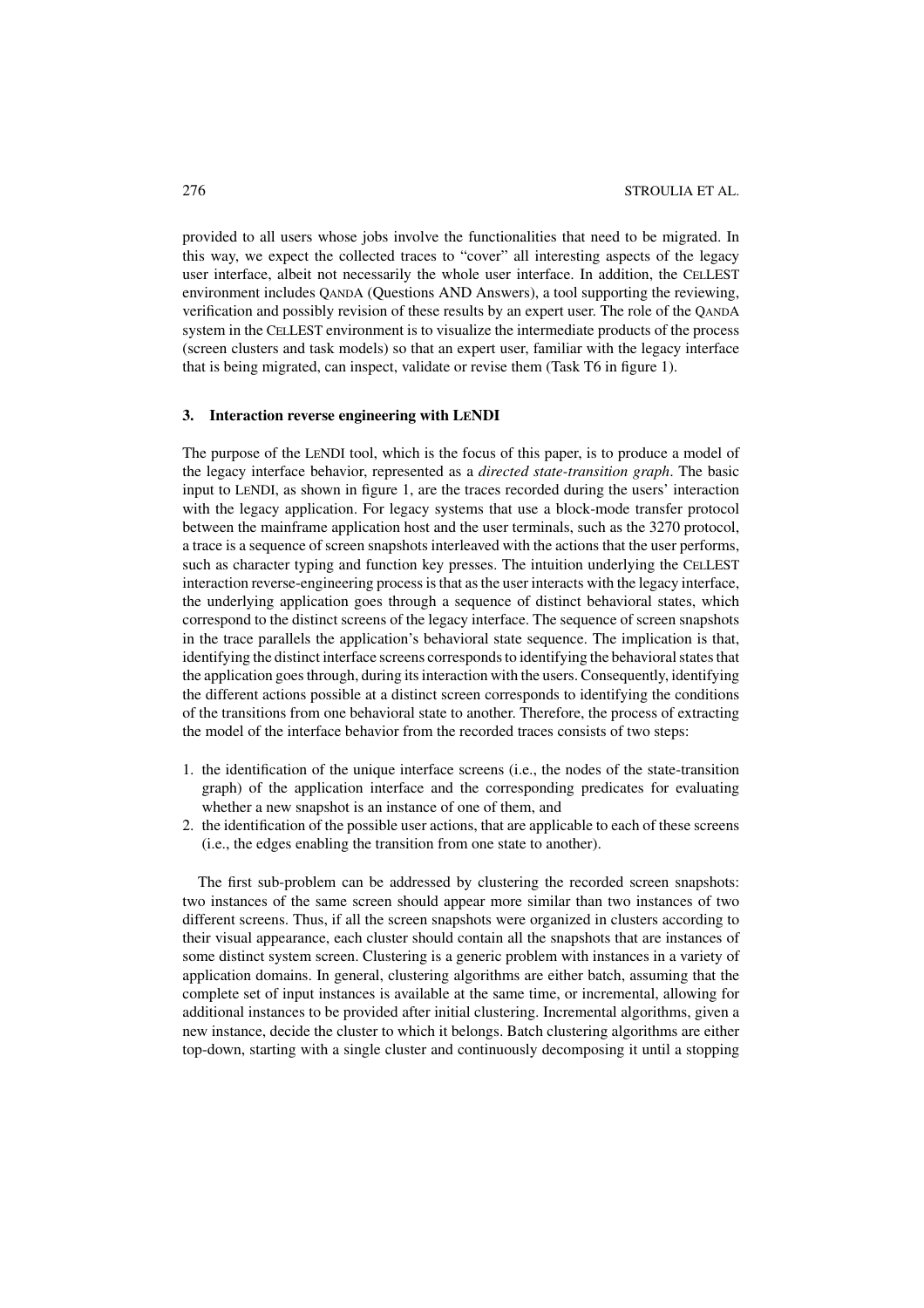criterion is met, or bottom up, starting with each instance belonging to a cluster by itself and joining clusters until a stopping criterion is met. Irrespective of their control flow, all clustering algorithms require a distance (or similarity) metric, on the basis of which to decide whether to split a cluster (in top-down algorithms) or whether to join two clusters (in bottom-up algorithms) or whether a new instance is sufficiently similar to an existing cluster (in incremental algorithms). Any such metric depends on a set of features that describe the input instances. The result of clustering is a partition of the entire snapshot set, i.e., a set of non-overlapping clusters, such that each recorded snapshot belongs to a cluster.

We have explored two clustering algorithms in the context of the screen-identification process: an incremental algorithm and a top-down algorithm stopping when the number of expected clusters has been reached. As we describe later in detail, these two algorithms have different knowledge requirements and each one is preferable under different usage scenarios. Through analysis of several legacy interfaces, we have identified a set of distinguishing screen features (described in Section 3.1); we use these features to transform the recorded trace snapshots into vectors of feature values, which are then input as instances to the clustering algorithms (described in Section 3.2). We have also developed, based on these features, the corresponding distance metrics required by the two algorithms.

Irrespective of which of the two clustering algorithms is used, the result is the identification of the distinct legacy interface screens and the classification of all recorded trace snapshots as instances of these screens. Using these classified snapshots as examples, a classifier is constructed which, given a new snapshot at run time, recognizes the screen in which each snapshot belongs.

The final step in the interaction reverse-engineering process is action recognition (described in Section 3.3). If there is a transition between two snapshots in the recorded trace, then there exists a command that enables a transition between their corresponding screens. Given all the examples of this transition in the trace, a pattern is extracted that characterizes the syntax of the underlying command. Therefore, at run time, new valid commands can be issued with new parameters.

The run-time ability to recognize the current screen forwarded by the legacy application and to issue commands so that a new desired screen may be obtained is crucial for the new web-based front-end to drive the legacy interface. In Section 4 we briefly discuss how the legacy-interface model constructed by LENDI is used as the basis for developing the new web-based interface front-end.

# *3.1. Feature extraction*

The snapshots in the interaction trace are recorded as two-dimensional buffers of ASCII characters. Thus, in principle, their similarity could be evaluated by their character-bycharacter comparison. Such comparison, however, would give rise to many "superficial" differences, due to the dynamic content of many screens. Therefore, after reviewing a variety of legacy interfaces and consulting with experts in the domain of legacy-interface design, we have developed three sets of characteristic features on the basis of which the similarity of two screen snapshots is calculated.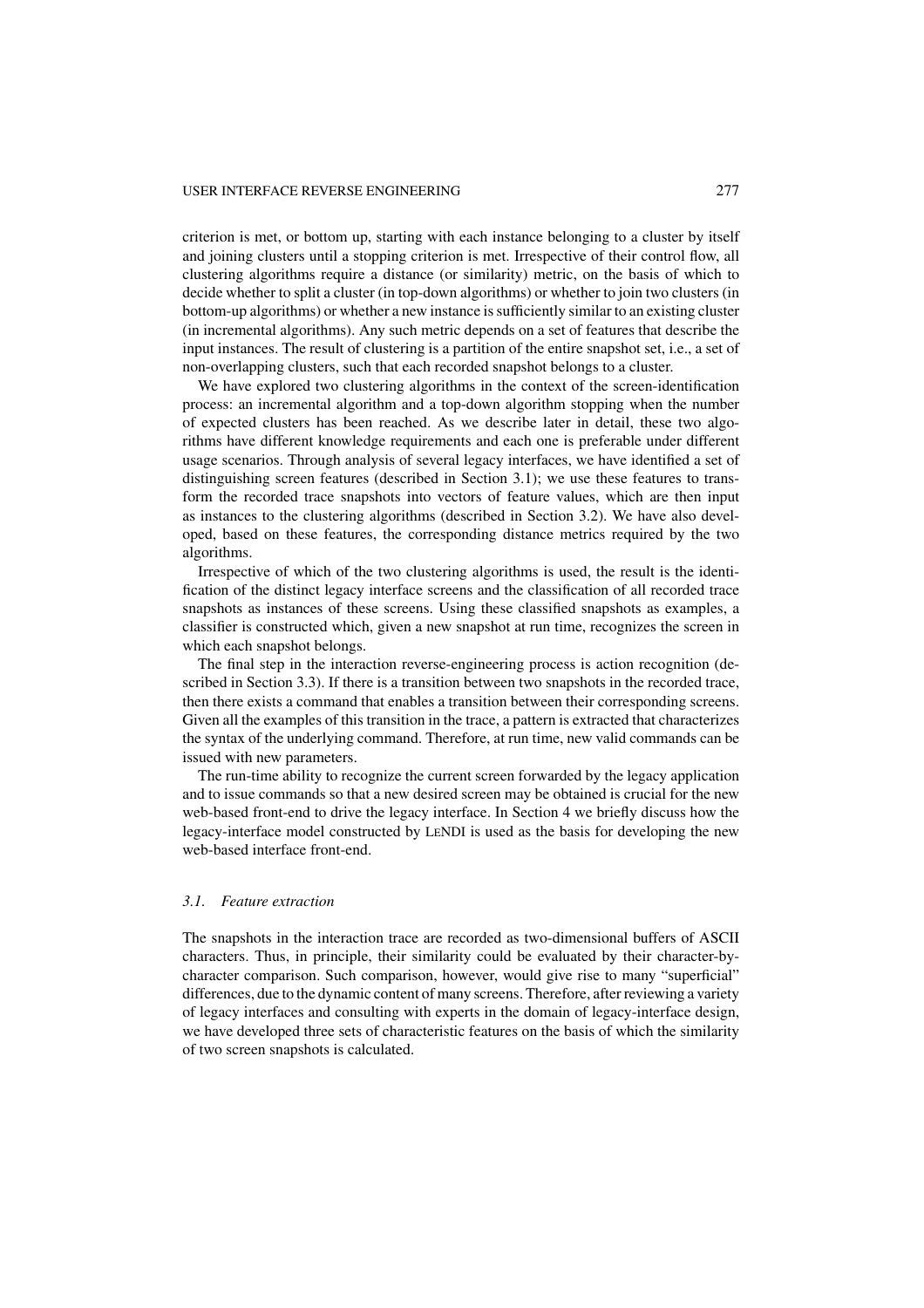- 1. *Keywords:* The periphery of the screen often contains special information, such as date, time, system messages, page numbers, titles, or identifiers describing the screen function. LENDI examines the first two non-empty lines at the top and bottom of the snapshot to detect any such keywords. An encoding of the discovered information and the general area where it appears, i.e., right/middle/left of line 1/2/23/24, is used as a feature.
- 2. *Screen layout:* The snapshots of dynamic screens that display information retrieved from the application's database back-end may appear quite different. However, they are usually laid out in some canonical structure. This is why we have developed two sets of layout features in LENDI: projection profiles and layout structure. Projection profiles is a technique widely used in document analysis (Srihari et al., 1992). They are horizontal or vertical projections of all or parts of the snapshot into a histogram. In horizontal profiles, a histogram is constructed for the occurrences of the character(s) of interest per line. In vertical profiles, occurrences are counted per column. Default or user-defined thresholds are used to remove the effect of noise, i.e., insignificant occurrences of character(s). For example, to avoid recognizing a column separator when two "space" characters happen to be aligned in two consecutive rows, the threshold should be setup to 3. Values above the threshold are represented by ones, implying that a column/row separator has been recognized, and values under the threshold are represented by zeros, thus resulting in binary features.

Five extracted features are based on projection profiles. Two are the horizontal and vertical profiles of all characters. The third is the vertical profile for the numeric content of the snapshot, i.e., the count of digits per column. The fourth encodes the number of words in the two top and bottom lines of the snapshot. This is the only non-binary profile. The fifth is a projection profile of the most frequent character on the snapshot among a default or user defined set of special characters, which are frequently used to impose a geometric pattern on the layout of the screen.

Layout description is inferred by examining if a snapshot contains a table, a list or a general structure. LENDI uses the T-Rec algorithm (Kieninger, 1998) to detect tabular structures. If a table or a list is detected, LENDI stores its specifications as a feature for this snapshot. A list's features are the number of its elements, the increment step, the order (ascending/descending), its first element and its left and right boundaries. A table's features are its upper left corner, its width, its length and the number of its columns. If none was detected, the snapshot is labeled as a general structure with no specification.

To illustrate these different five types of projection profiles, figure 2 gives an example of all five types extracted for a legacy screen snapshot. Figure 2(a) shows the setup parameters used in this example. The upper and lower vertical cut parameters specify the number of lines from the top and bottom of the snapshot that should be ignored, before building the all-characters vertical profile. The vertical threshold value is used to decide whether to represent a column by one (if the number of characters in this column, ignoring the cut lines, is above or equal to the threshold) or by zero (if the opposite). The horizontal and numbers thresholds are used similarly. Finally the special character set describes which special characters to look for and what type of profile to build for each. For example, #(*H*) means that a horizontal profile should be built for the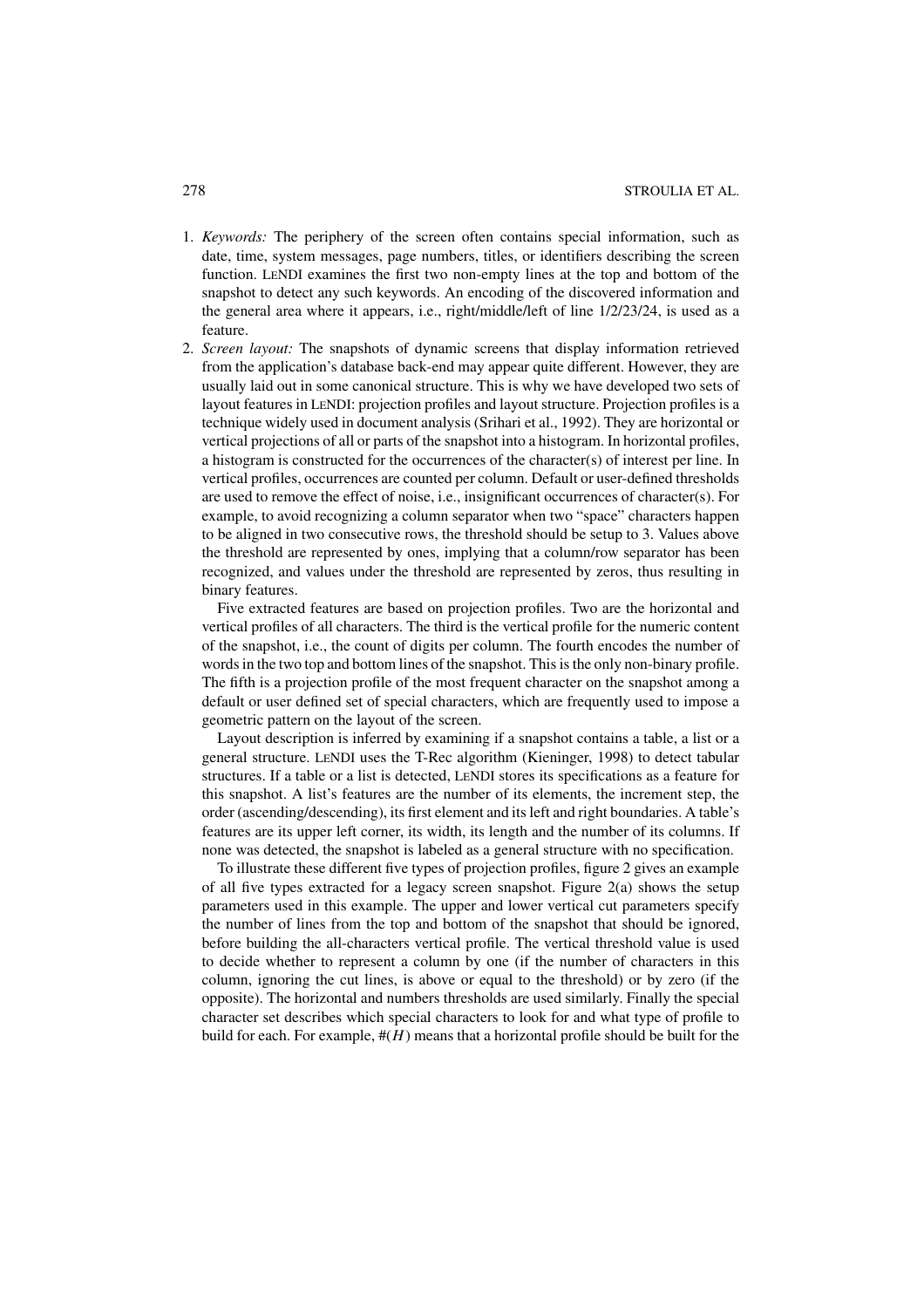

*Figure 2*. An example of projection profiles.

character #. Figure 2(b) shows an example snapshot, with the upper and lower vertical cuts shown in grey. Its horizontal profile is shown to its right and its vertical profile is shown at the bottom. Note that the least significant digit in all profiles except the number of words profile represent the 4 left most columns or the 4 topmost rows, depending on the direction of the profile. So the profile "1110111110111111..." will be represented by the string "..fdf7".

3. *Application-specific features:* Finally, the existence and locations of application-specific keywords, such as "Menu" and "Input" for example, can also be used for screen identification. Furthermore, the initial cursor location, i.e., the location of the cursor on the screen immediately after it is forwarded by the legacy application to the terminal interface, and the label to its left can be significant in distinguishing among screens.

Clearly, the set of features currently extracted from the recorded snapshots is not in any sense complete; they are the result of our domain analysis and it is possible that different types of legacy interfaces may require additional features in order to produce correct clusterings of their snapshots. The LENDI feature set is easily extendible and addition of new features would not disturb the rest of the screen-identification process.

The output of the feature extraction process is a feature vector for every snapshot. It is important to notice that the ability of each individual feature to discriminate between snapshots belonging to different screens differs from one legacy application to another, depending on the approach followed in designing the legacy user interface. Based on our reviewing of multiple legacy user interfaces, we believe that the suite of all the features we have developed is broad enough to deal with a variety of legacy interfaces in the informationsystems domain.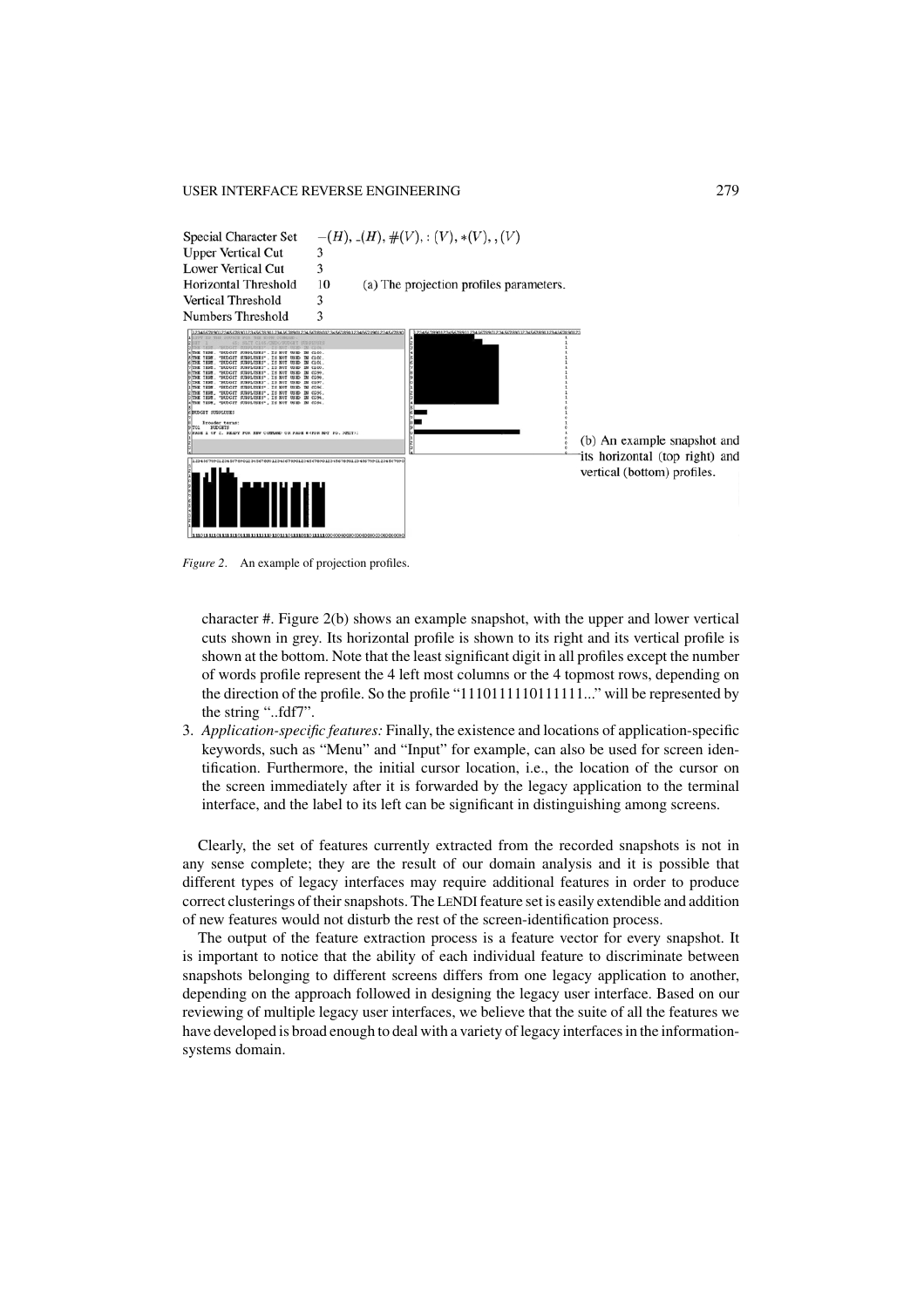### *3.2. Screen identification*

After having transformed the recorded snapshots into vectors of the above features' values, the next step is to produce a partition of the entire snapshot set, i.e., a set of non-overlapping clusters such that each snapshot belongs to one, and only one, cluster. Each of the partition clusters is assumed to contain instances of the same distinct screen of the legacy interface. The end goal of clustering is to infer a classifier that can subsequently be used at run time to recognize new snapshots as instances of the legacy interface screens.

We have implemented two different clustering algorithms and corresponding similarity metrics, which we describe in the paragraphs below. The two algorithms have different input requirements and control flow and are appropriate under different knowledge conditions. The first, single-path incremental clustering, is an iterative process that requires several cycles of feature setup, clustering and result review. This is most suitable when the user is familiar with the clustering process and the available snapshot features but is still exploring the legacy system in hand and does not know it very well. On the other hand, the topdown clustering approach requires only a user estimate of the number of legacy screens to be modeled. This requires enough experience with the legacy system to estimate such a number. Using this estimate, the method provides a good initial partition without any further user setup. The two algorithms are described in the two subsequent subsections and their relative merits are described in Section 3.4.

*3.2.1. Single-path incremental clustering.* The first clustering algorithm in LENDI is a single-path incremental clustering algorithm (van Rijsbergen, 1979). It requires as input the trace snapshots, a set of weights defining the relative important of the various features in calculating their similarity, and a similarity threshold, i.e., the minimum similarity value that is necessary to establish that two snapshots are instances of the same screen. The algorithm views clusters as centered at a representative snapshot, the *centroid*, and aims at maximizing the distance, i.e., the dissimilarity, between the centroids of the various clusters. It is incremental because it processes snapshots one by one and is single-path because it examines each snapshot only once. The partition is initialized to contain zero clusters. Each snapshot in the recorded trace is accessed and compared to the *centroid* of each partition cluster. The similarity of two snapshots is the weighted-sum of the similarity of their individual features. If a snapshot is similar enough to a cluster centroid, i.e., if the similarity score surpasses the defined threshold, then the snapshot is assigned to the centroid's cluster. If the new snapshot is not similar enough to any of the cluster centroids, then a new cluster is initialized with the new snapshot as its only instance and centroid.

The way in which individual feature similarity is evaluated depends on the type of the feature. The values of textual features, e.g., titles and codes, are compared using binary matching, i.e., if the feature values are exactly the same then the snapshots are similar in that feature dimension, and different otherwise. For layout features, a similarity factor is calculated based on the number of feature elements that the snapshots have in common. For example, there are four elements defining the table feature: the upper left corner, its width, its length and the number of its columns. When comparing the "table" feature of two snapshots, if they share the number of columns only, then their table-feature similarity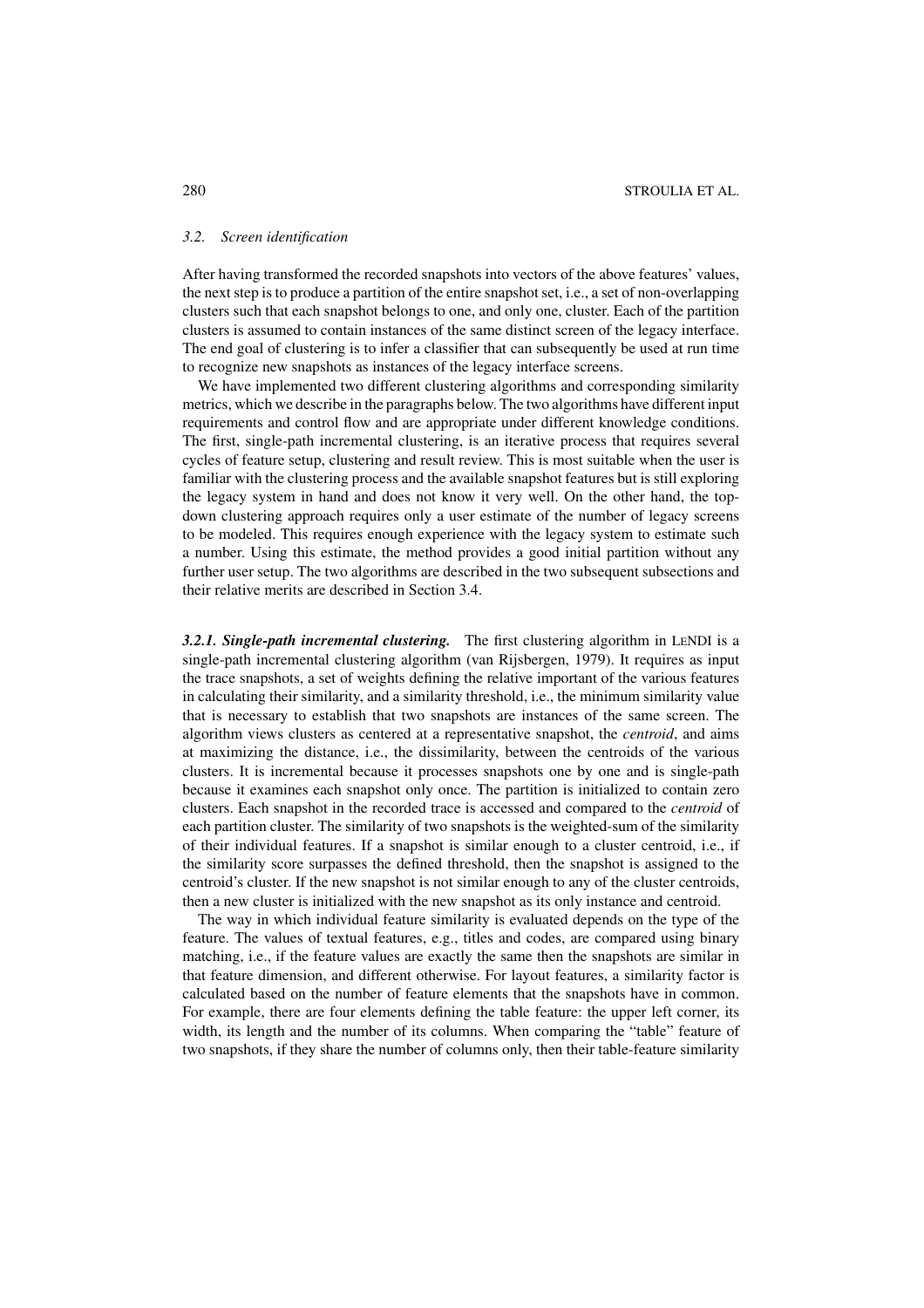is 25%. For projection profiles, similarity is calculated as the ratio of matching bits to the total number of bits in the profile. When comparing two binary projection profiles of the numeric content of two snapshots or of their most frequent characters, the mutual existence of 1s is considered more important than the mutual existence of 0s. This means that the fact that some column on both snapshots contains some numbers is more significant than that some column has no numbers on both snapshots. If a feature is missing on a particular snapshot, the algorithm can be configured to either ignore it in the calculation of the snapshot similarity, or to consider its absence as evidence that there exists a distinct screen that lacks the feature in question.

The algorithm can be configured to use as the cluster centroid either the first snapshot assigned in the cluster, or an "artificial" snapshot derived from the snapshots currently belonging to the cluster. In the latter case, the centroid is recomputed each time a new snapshot is added to the cluster by taking the most frequent value for every feature as the feature value for the centroid. In this manner, the sum of the distances between the centroid and cluster members is minimized.

After all the snapshots in the recorded traces have been clustered, the user can review the results, readjust the feature weights for the computation of the similarity measure and the threshold weight for establishing similarity and repeat clustering. Our experience has been that after a few repetitions (less than ten) clustering accuracy becomes satisfactory, i.e., at 90%. If there are still mis-clustered snapshots, the user can move these snapshots to the clusters where they belong, through the drag-and-drop interface of QANDA, the visualization tool of CELLEST.

After the user has reviewed the partition and no further changes are required, a pattern can be inferred as the "signature" for every cluster in the partition, to be used for classifying new snapshots at run-time. The signature is a generalized pattern of the feature values common in all screen instances. It consists of an artificial feature vector with the values shared by all the cluster members and a "don't care" character, '?', wherever there is no common value. For example, assume a cluster with three instances and with three features for each instance: two multi part features and one string feature. Assume the following feature vectors for the three instances: ("Claims Menu", 1089, 101010), ("Customer List", 3481, 101011), ("Help", 1081, 101011). The signature of this cluster is ("?", ??8?, 10101?). This signature pattern can be used at run time to recognize whether or not a new snapshot belongs to this cluster, i.e., is an instance of the screen corresponding to this cluster. Given a new snapshot, LENDI computes its feature-value vector and evaluates whether it matches any of the cluster signatures. If the feature vector matches a single signature, then LENDI recognizes the snapshot as an instance of the corresponding cluster. If no cluster signature matches, LENDI informs the user that the current snapshot was not recognized. If more than one signature match, LENDI prompts the user to select the best match.

*3.2.2. Two-phase top-down clustering.* The single-path clustering algorithm, described in the above section, requires substantial parameter configuration from the user. The user has to define the relative weights of the various features and the required similarity threshold. Although LENDI provides default values for these parameters, fine-tuning them is necessary to accomplish precise clustering, and this process can be un-intuitive. For that reason, we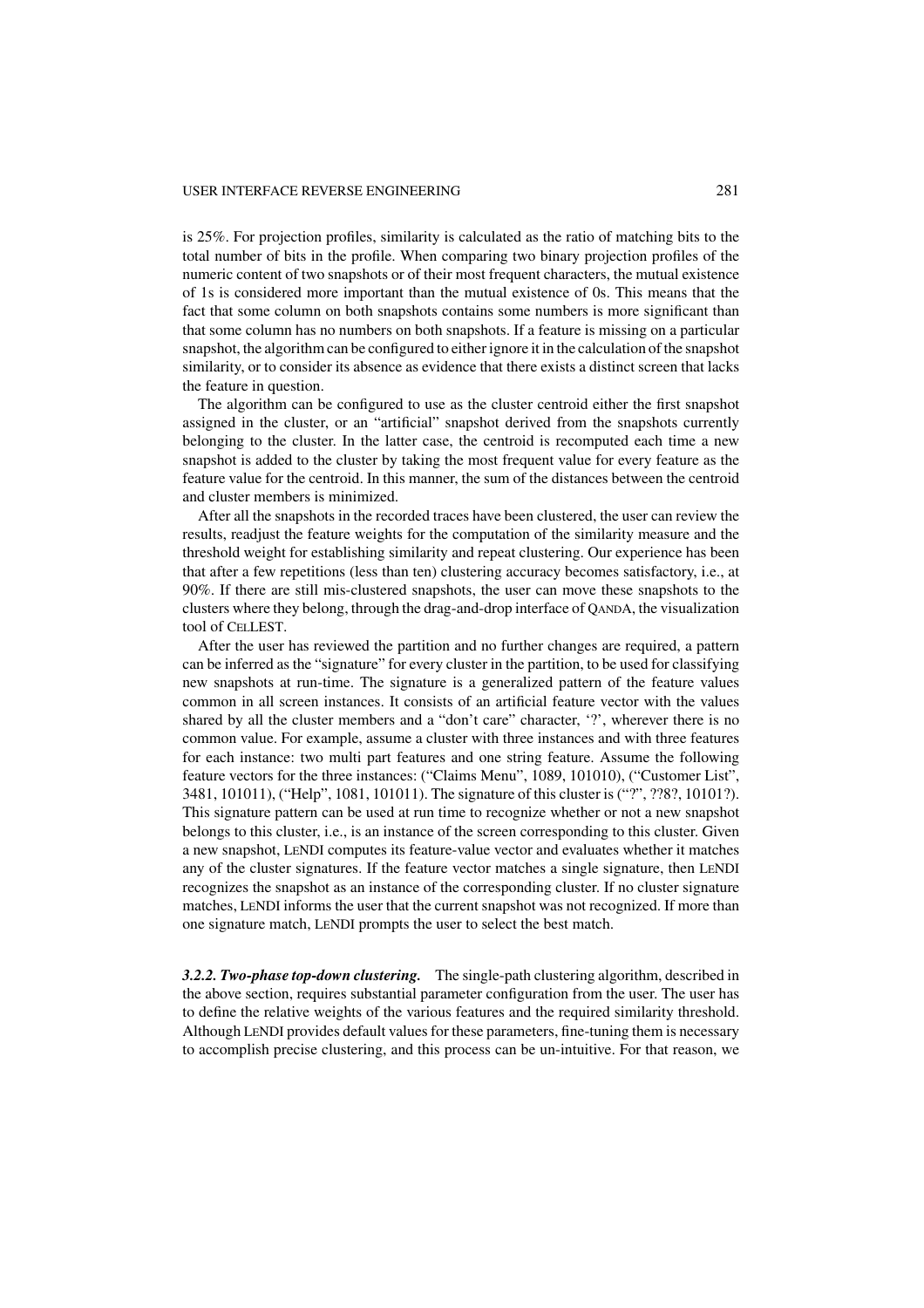#### $Cluster(p, k)$

```
p: the current partition
k: the expected number of the legacy-application screens
while (nClusters < k or maxIncoherence(p) > threshold )
    { Cluster c = findMostIncoherentCluster(p);
                                                                            111Split bestSplit = null;for each Feature f
                                                                             12a1for each Value v of f in Snapshots in c
                                                                            [2h]{ Split newSplit = new Split();
            for each Snapshot s in c
              if (s.getFeature(f).getValue() == v) newSplit accept.add(s);else newSplit.reject.add(s):
            if ( newSplit.maxIncoherence() < bestSplit.maxIncoherence() )
              bestSplit = newSplit;\overline{\phantom{a}}p. remove(c);
                                                                            [3]p.add(bestSplit.accept);
                                                                            [4a]p.add(bestSplit.reject);}
                                                                            [4b]
```


have explored a second clustering algorithm for LENDI's screen-identification process. This second algorithm is a two-phase top-down clustering algorithm, and is shown in pseudocode in figure 3. It requires as input the trace snapshots and an estimate of the number of distinct screens in the legacy interface, information that an experienced user of the legacy interface would be able to provide.

Initially, the partition is initialized to contain a single cluster, containing all input snapshots. As long as the current number of clusters is less than the estimated number of clusters, the algorithm identifies the most *incoherent* cluster and splits it into two new clusters, in a way that minimizes the incoherence of the resulting clusters. Incoherence is measured as the average distance of every instance in a cluster from every other instance in the same cluster. The algorithm uses the same features as the ones used in the first algorithm, with every multi-element feature broken into a number of single-element features. All the features are equally weighted and are treated as having discrete, non-ordinal values. If two instances have different values for a feature, that feature contributes its weight to the distance measure. The distance between two instances is then simply the sum of the weights of their differing features.

The figure 3 illustrates the first phase of the top-down clustering algorithm, when the original partition cluster is recursively decomposed in smaller, less incoherent clusters. In each step, the algorithm identifies the most incoherent cluster (line 1) and then calculates the incoherence of the clusters that would be produced if this cluster were split according to each feature-value combination (nested loops in lines 2a, 2b). The feature-value that results in the smallest maximum incoherence is selected; then the cluster is removed (line 3) and it is replaced by two clusters: one that contains the instances with the chosen feature value (line 4a), and one that contains all the rest (line 4b). Note that, when this first phase of the algorithm is complete, the produced partition is associated with a decision tree that defines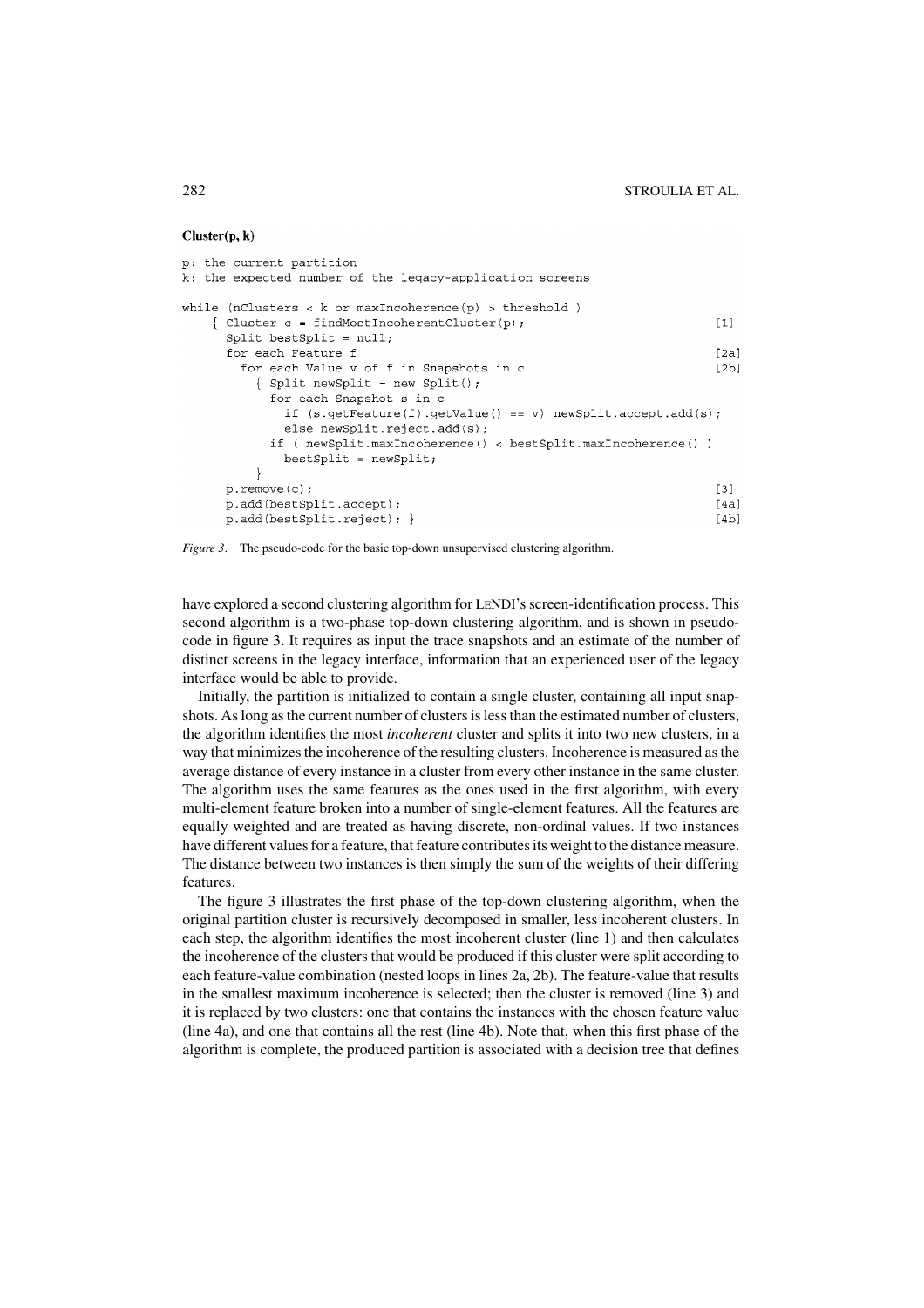how this partition was constructed, i.e., which feature and value were used for splitting each intermediate cluster corresponding to the internal tree nodes. This decision tree can be used directly for classifying new snapshots; it functions similarly to the cluster signatures that are being derived after the completion of the single-path incremental clustering algorithm.

As was the case with the single-path clustering, the LENDI user can examine the partition produced by the top-down algorithm using the QANDA interface, drag and drop mis-clustered snapshots to their correct clusters, and then request a revised decision tree to be constructed. The revision of the partition produced by the single-path algorithm involved the recalculation of the cluster centroids and the recomputation of the cluster signatures. The revision of the partition produced by the top-down algorithm involves the reorganization of the cluster tree and the corresponding re-specification of the predicates splitting an intermediate cluster to each children.

We use the MoJoPlus algorithm (Tzerpos et al., 1999; El-Ramly et al., 2001) for comparing two partitions to calculate the minimum number of snapshot(s) moves from a cluster to another and joins of two clusters together, that would have the same effect upon the original partition as the user's feedback. Then, the decision tree is revised to reflect the changes, as shown in figure 4. If two clusters, A and B, need to be joined (line 1), the algorithm simply changes the leaf node A to B, or if A and B share the same parent node, it eliminates the decision node and collapses A, B and their parent. If the instances of a subcluster C of

#### Revise(tree, moves)

```
tree: the current decision tree
moves: the MoJo moves characterizing the difference between the current
       tree and the authoritative one constructed by the user
A, B, C, C1, C2: clusters
for each move in moves {
    if (move == JOIN(A, B))[1]\{ nodeA = getNode(tree A);nodeB = getNode(tree B);if (nodeA.parent() == nodeB.parent()) nodeA.parent() . set(nodeA);else nodeB.set(nodeA); }
    if (move == MOWE(C from A to B)[2]//C is the subset of A that needs to move o B
        \{ if (A.size() > B.size())[3]{ Split A on shared features of A not shared by B+C;
               Return if successful;
               Split A on shared features of B+C not shared by A;
               Return if successful; }
          else { Reverse the order of statements in if clause; }
          if (B := null)\left[\,4\,\right]{ SplitNodesOnFeatures(A, null, C);
               Return; }
          if (C.size>1)
                                                                           [5]\{ (C1, C2) = bestSplit C;SplitNodesOnFeatures(A, B, C1);
               SplitNodesOnFeatures(A, B, C2);
```
#### *Figure 4*. The pseudo-code for the decision tree extension algorithm.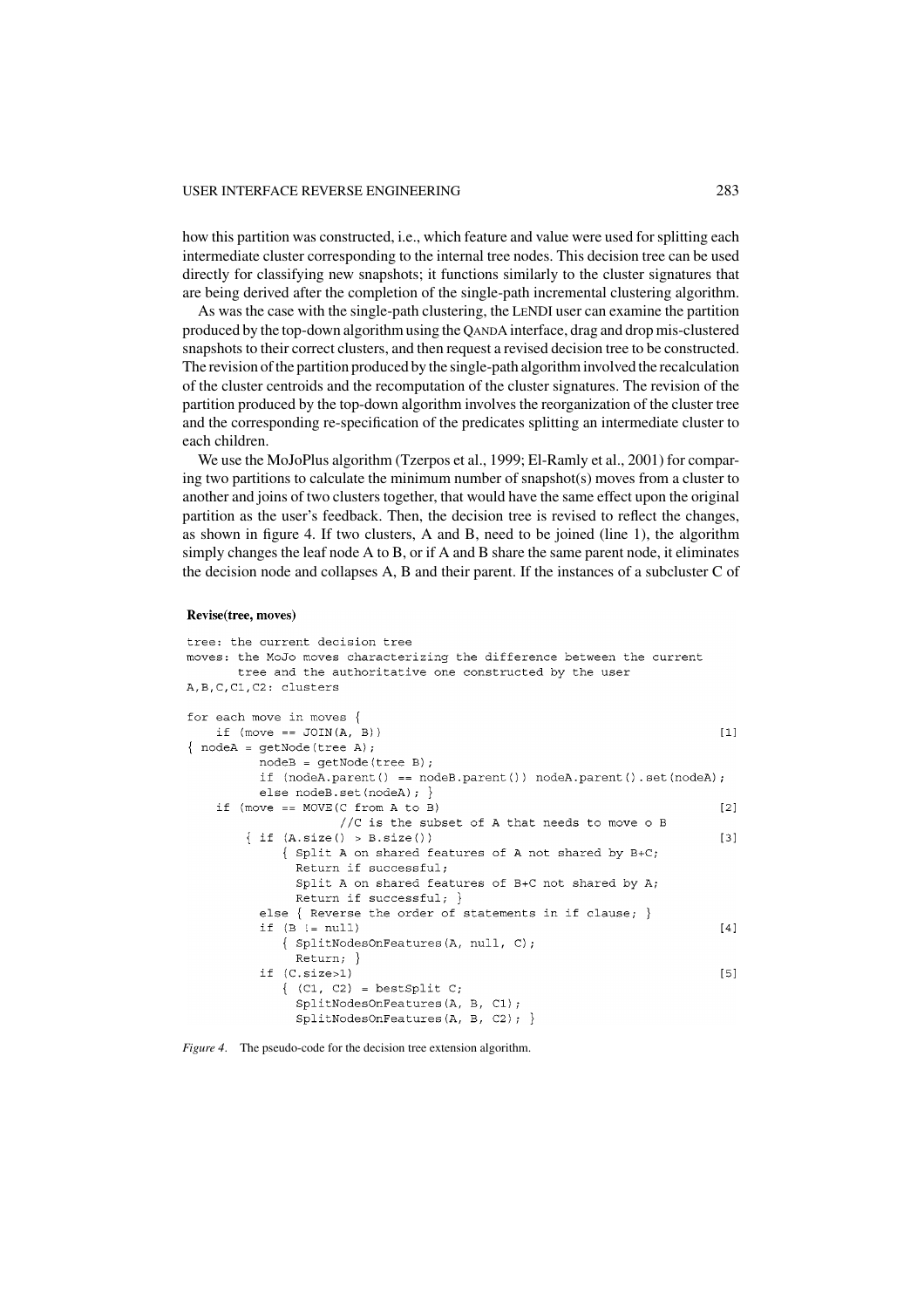cluster A need to move from A to B (line 2), the algorithm proceeds to discover either the features that could be used to distinguish these instances from the rest of the instances in A, or the features that these instances share in common with all the instances in the target cluster B (line 3). If instances are being moved from a larger cluster to a smaller cluster, the tree-revision algorithm first looks for features distinguishing the instances in the larger set from the instances being moved and those in the destination set. If the instances are moving from a smaller cluster to a larger one, the tree-revision algorithm first looks for features shared by the moved instances and the destination set, but not by the ones in the origin set. If the first of these feature quests fails, the alternative is tried next. If that second quest fails, the algorithm recursively tries again, this time ignoring the features in the destination set (line 4). If this still fails, the moved instances are split into groups according to the best split test for minimizing the maximum cluster incoherence, and then each resulting group is checked recursively for distinguishing features (line 5). If the algorithm recurses down to a single instance, and no distinguishing feature can be found, the algorithm simply reports the failure and proceeds. This situation is, in fact, seldom encountered in all the legacy system traces that we have tested. Once a set of distinguishing features has been found, the algorithm currently selects one at random and uses it to create a new decision node to distinguish the instances from their initial classification. We experimented with various heuristics for selecting among a set of distinguishing features, and we evaluated their effectiveness with ten-fold cross-validation. None proved more reliable than random selection.

#### *3.3. Identification of actions*

After snapshot clustering is completed, the clusters produced correspond to the distinct screens of the legacy interface. The next step in LENDI's process is to identify the edges in this graph, which correspond to the actions enabling the user to navigate from one screen of the legacy application interface to another.

Most legacy interfaces adopt a mix of function-key, menu-driven, command-driven, and form fill-in interaction. In the function-key interaction style, the interface implements a well-structured dialog with the user. At each point of this dialog, the user presses one of a small set of function keys to select one of the corresponding alternative options. A similar kind of interaction can be implemented in a menu-style interface. Such interfaces present the user with a list of items, each of which can be selected by moving the cursor to its location and pressing a function key. In the command-driven interaction style, the user issues textual commands to the system. A command language is specified in terms of the vocabulary of possible command names and the syntax of these commands in terms of the arguments they require and the options they allow. The command-driven interaction style enables a more dynamic system-user interaction, since the transitions of the system from one state to another are caused by possibly complex, multi-parametric commands instead of simple function-key presses. Finally, in the form fill-in interaction style, the interface presents the user with forms that require the entry of specific types of information at particular locations on the screen. The completion of the form is signaled to the system with the press of a function key or the typing of a command at a particular command line.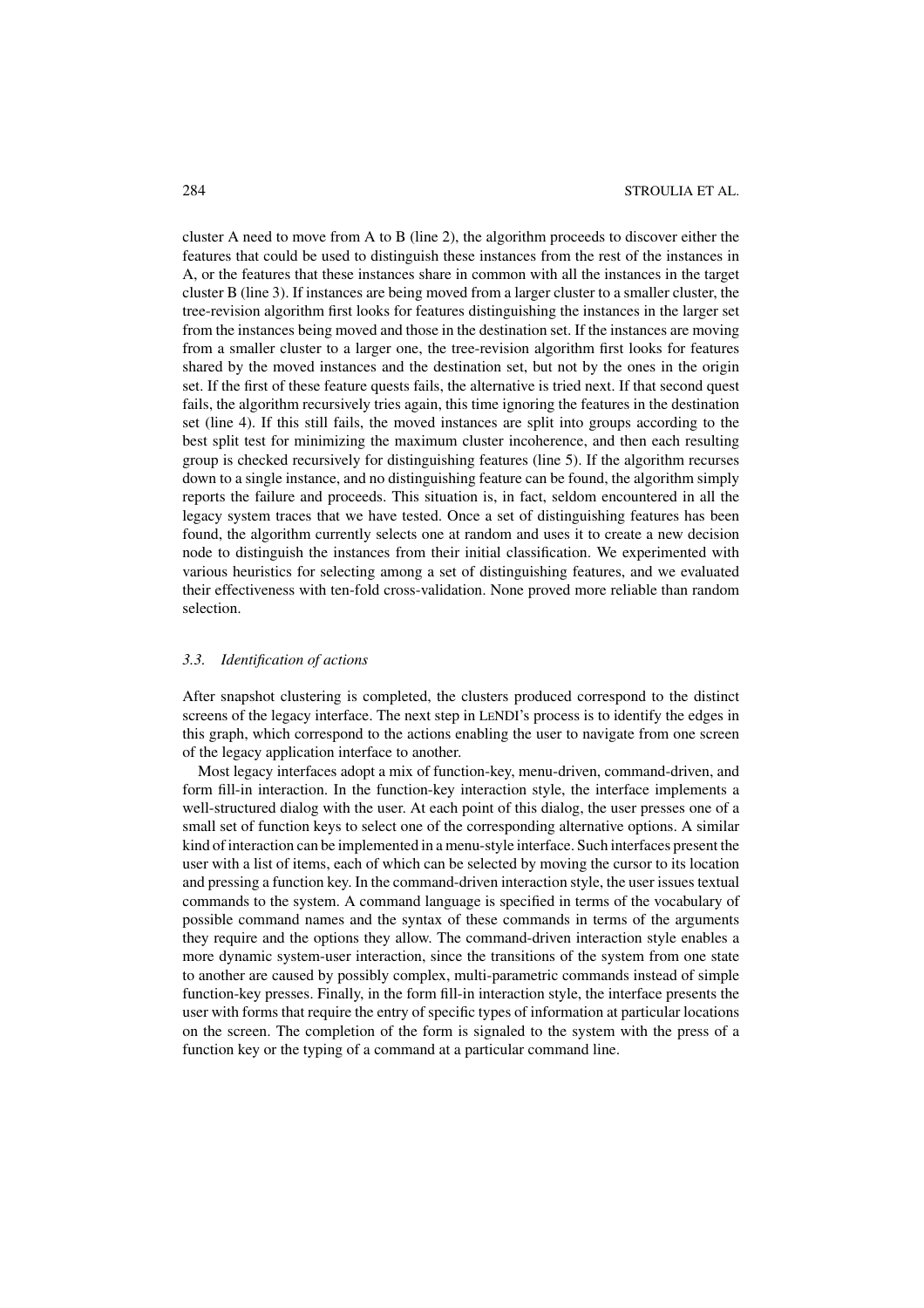| Transition                   | $:=$ start-screen action end-screen                                 |
|------------------------------|---------------------------------------------------------------------|
| action                       | $:=$ action-item*                                                   |
| action-item                  | $:=$ location data-item $\parallel$ location data-item function-key |
| location                     | $:= x-y$ -coord    range    null                                    |
| x-y-coord                    | $:= [1,80]$ , [1,24]                                                |
| range                        | $:= x-y$ -coord, $x-y$ -coord                                       |
| data-item                    | $:=$ keyword* argument* option*                                     |
| keyword                      | := string $\in \{$ keywords $\}$                                    |
| argument                     | $:=$ string                                                         |
| option                       | $:=$ string $\in \{$ options $\}$                                   |
|                              | function-key := $\{PF1, PF2, PF3, , Enter\}$                        |
| start-screen                 | := screen-state-id                                                  |
|                              | $end\leftarrow$ -screen $:=$ screen-state-id                        |
| $screen-state-id$ := integer |                                                                     |

*Figure 5*. A grammar for describing transitions in legacy systems.

To date, our research in LENDI has focused on systems adopting a combination of functionkey and command-driven interaction style, since after reviewing several legacy systems we have found that this combination occurs very often. LENDI possesses a general "transition model", shown in terms of a BNF grammar in figure 5. According to this model, each *transition* from a *start state* to an *end state* is caused by an *action* which may consist of one or more *action item*s. An action item involves the entry of a *data item* at a particular *location* of the screen, which may be static or may vary dynamically within an area range. An action item may conclude with the press of a *function key*.

To perform action modeling, LENDI groups the snapshots of each cluster according to the destination of the user action performed on them. LENDI assumes that there is a single action leading from a start screen-state to an end screen-state, therefore all the transitions in one group must be instances of the same action. Next, LENDI attempts to infer the command form(s) and/or the function key that defines this action, assuming that it conforms to the general model described by the transition-model grammar.

LENDI starts analyzing each group of action instances, one word at time, starting with the first word in all instances. It uses a set of heuristic rules for command-language design to discover any relations between the four most frequent terms that appear as the first word in various instances of the same action and whether any of these terms is an optional or mandatory command keyword or argument. According to these rules, LENDI assumes that if there are different versions of the same command name they will most likely be prefixes of a canonical command name or substrings of this name, possibly with the vowels removed. LENDI examines only the 4 most frequent terms, since our experience showed that it is unlikely that more than four forms of the same command will be available. In order for a particular string to be identified as the canonical command keyword, its different variants have to appear frequently enough, i.e., at least 33% of the times that the action occurred. If no keyword appears sufficiently often, LENDI assumes that the command name is implicit, and that the user has to only enter its arguments. It assumes that an argument is optional if it does not appear in some of the action instances, otherwise it assumes it is mandatory. The same analysis is applied to the second word, and so on. LENDI assumes that the command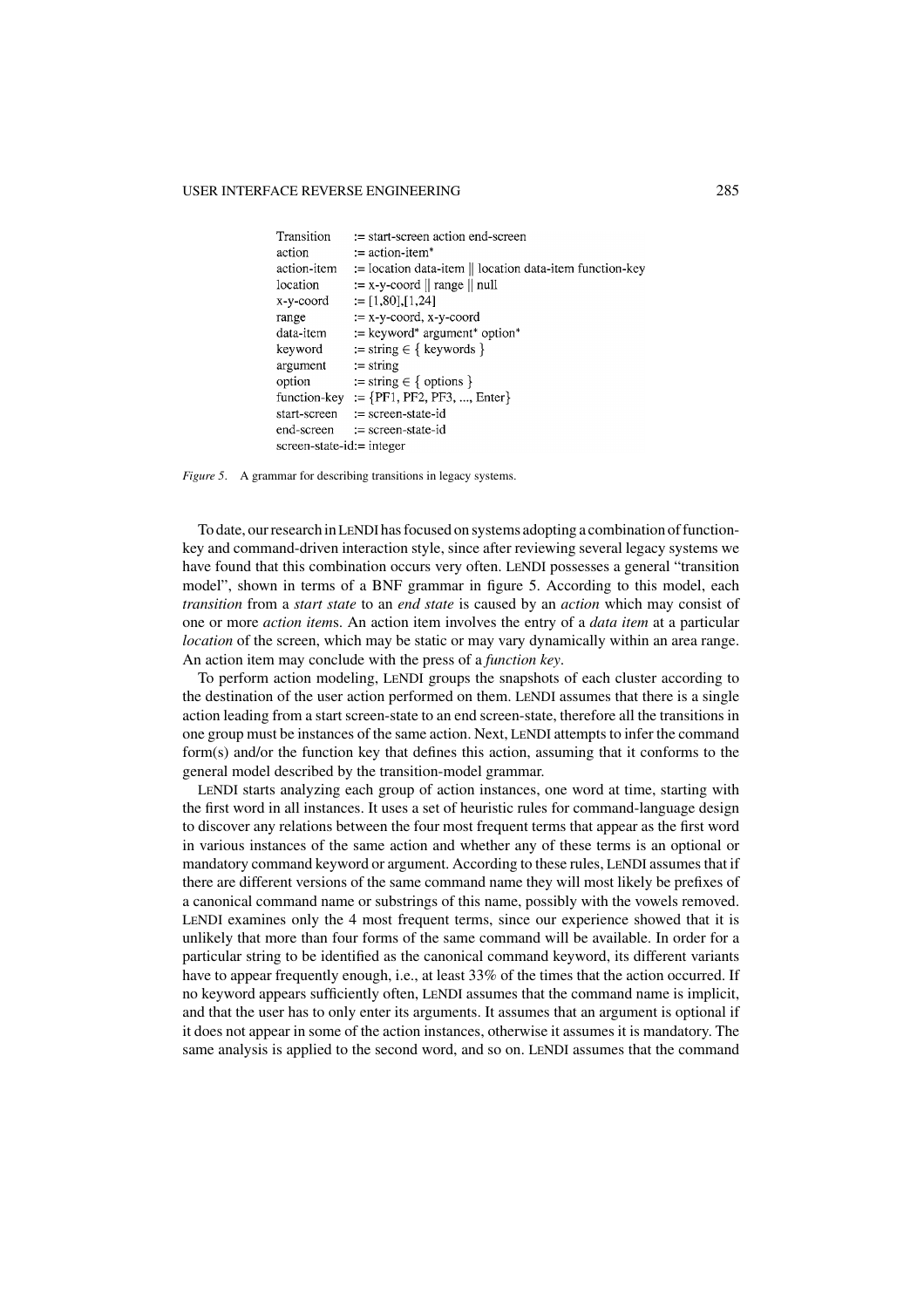| First word | Second Word  | Third Word | <b>Function Key</b> |
|------------|--------------|------------|---------------------|
| R          | Farm         | Loans      | enter               |
| R          | XXX          |            | enter               |
| R.         | $term = tax$ | Deductions | enter               |
| R          | tax          | Deductions | enter               |
| R          | B6           |            | enter               |
| R          | S1           |            | enter               |
| R          | Elections    |            | enter               |

 $R * [ * ] (enter)$ 

(b) The inferred model for the action

 $(a)$  The action instances

*Figure 6*. An example of modeling user actions in a command-driven legacy system.

keyword, if any, can be at any position, and is not necessarily the first word. LENDI collapses the collected hypotheses in a compact form.

An example of modeling the retrieve command of a command-driven library system is shown in figure 6. LENDI examines the first word, which is *R* for all the examples and concludes that *R* is a compulsory keyword for this action. Then it examines the second word. By applying the rules mentioned above, no relation can be discovered between the words in the second position and none of them appears more than 33% of the time. The conclusion is that the second word is an argument for the command that is mandatory because all the instances have a second word. Doing the same analysis for the third word concludes that it is an optional argument. The inferred model is shown in figure 6(b), where <sup>∗</sup> means a mandatory argument and  $[{}^*]$  means an optional argument. The command R (or RETRIEVE) takes, as an argument, a phrase of one word at least, searches the library catalog indexes for it, and creates a results set for the matching items.

#### *3.4. LENDI evaluation*

To illustrate the overall user-interface reverse-engineering process, implemented in LENDI, we will revisit the example case study we introduced in Section 2, of developing a new web-based interface, accessible by the insurance company lawyers for generating accident reports. Next we will provide some quantitative evidence for the effectiveness of the process, using some publicly available library applications.

*3.4.1. LENDI on the "legacy insurance application".* The first step in the process is the collection of traces of the legacy insurance application. In this phase, the legacy-system users perform their tasks as usual; the emulator middleware is transparent and completely unobtrusive. Figure 7(a) shows a sequence of recorded screen snapshots, as seen through the LENDI user interface. In this case study, the LENDI user chose the incremental screen clustering algorithm for the screen-identification step. Ideally, this step would be performed by a user of the insurance application who would have had a tutorial of the LENDI process. It was actually performed by a developer in the CELLEST project (not the primary LENDI developer). Figure 7(b) shows a dialog box, where the LENDI user configures the process by specifying the combination and the relative weights of the particular features that will be used for clustering the trace snapshots.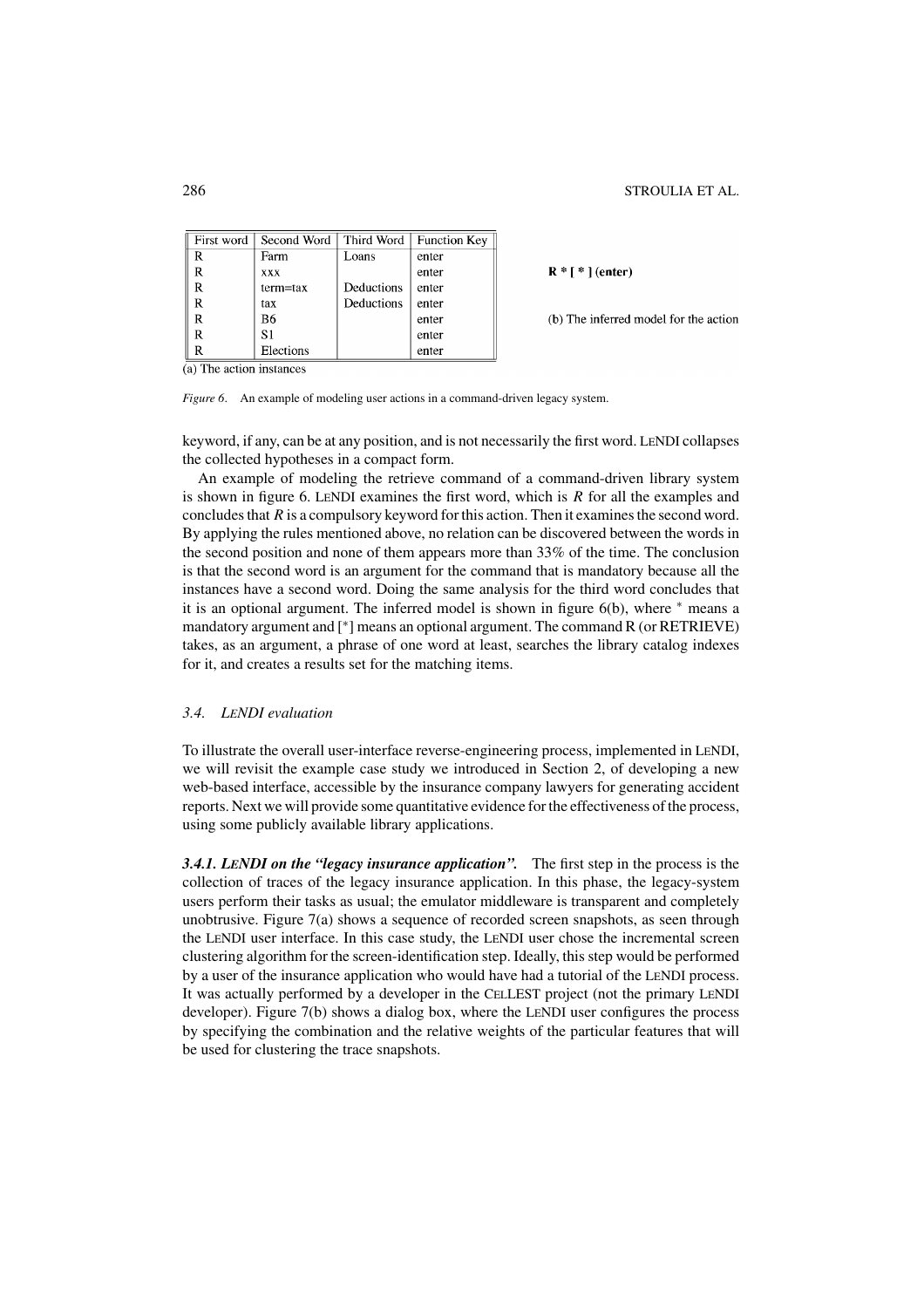

*Figure 7*. Snapshots form the CELLEST environment interface, during the reverse-engineering phase using LENDI.

Once LENDI completed the snapshot clustering, the produced clusters were reviewed. In our example, the first screen of the insurance application is fairly static—it contains a title in the first line with the keyword "SPLASH". The title feature is very successful in clustering all the instances of this screen. However, the review process revealed classification errors in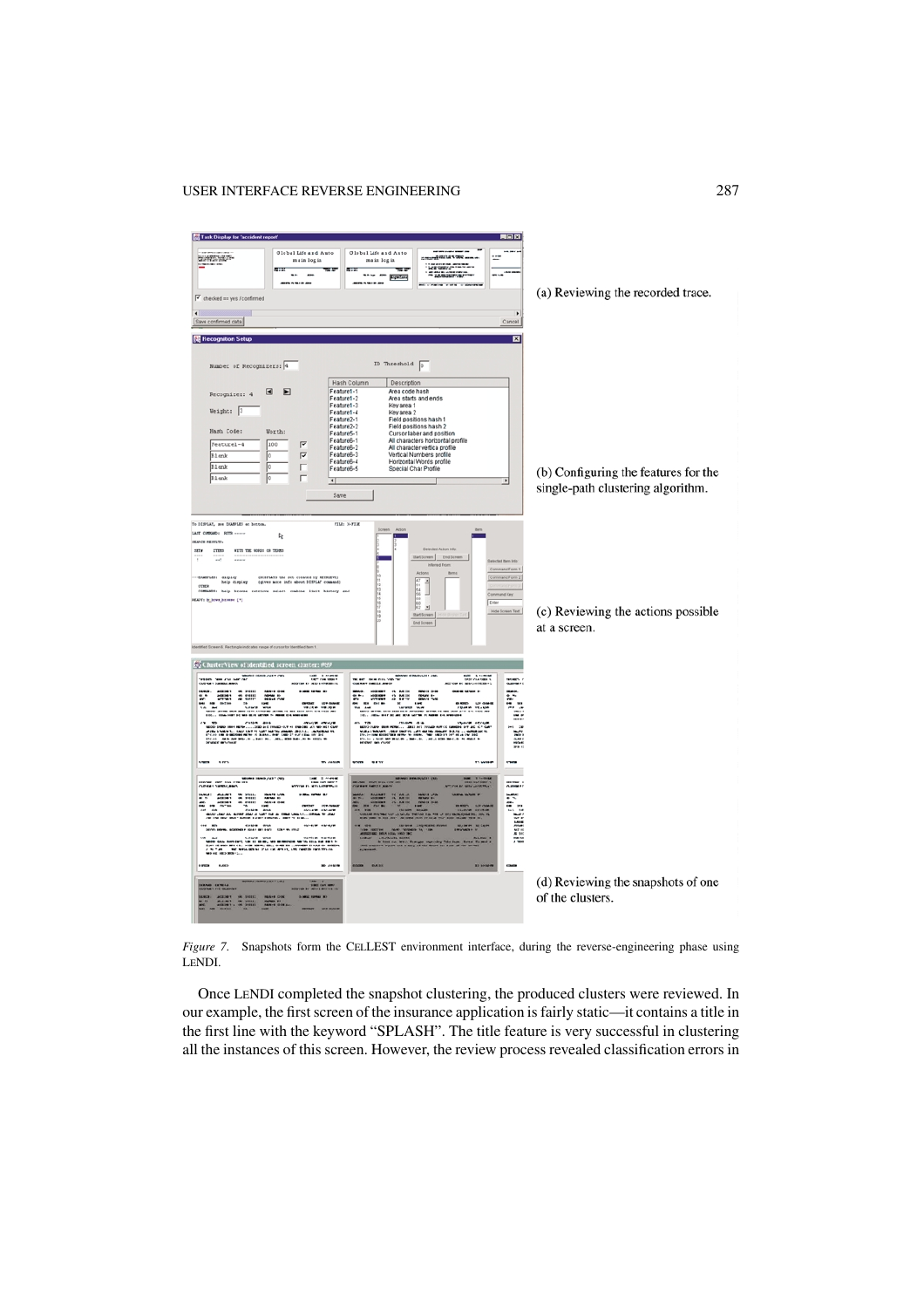other snapshot clusters; the process of configuration, identification and review was actually repeated nine times in this case study, until the analyst was satisfied with the result of the classification. Figure 7(d) shows the interface enabling the user to review all the snapshots of a cluster. The intent of this view is to reveal non-uniform clusters, i.e., clusters with snapshots that are not instances of the screen represented by the cluster, such as the dark gray snapshots in this picture.

When the LENDI user was satisfied that no snapshots were misclustered, he proceeded to the action-identification step. We will discuss in detail one particular command. When a legacy user has retrieved the claim number from the *Customer* subsystem, he/she navigates to a screen behaving as a menu where he/she can enter the claim number and then type a keyword that determines the kind of report he/she wants to see, i.e., "xs" or "c1" for "expense summary" and "medical claims" respectively. The second keyword determines the destination screen of the user's action. Nine instances of the transition to the "Expense Summary" screen were recorded, as shown in Table 1.

LENDI's algorithm for action recognition inspected these instances and concluded that all of them terminate with the same function key, "Enter", but there is no instance with only the function key and no text content. Then it proceeded to consider the first word of each instance as a candidate command name. The most frequent words are "120921", "123233" and "045536" which appear in two instances each. They are not similar to each other according to the criteria defined in the algorithm. Each of these words appears in only 20% of the instances. So, none of them qualified to be a command name; the inference is that the command must always start with a variable string. Then the algorithm considered the second word in every instance. There is only one word, "xs", that appears all the time in this position. So, the conclusion is that this is a mandatory keyword. As a result, the syntax for this command is specified as "\* xs (Enter)".

Figure 7(c) shows the QANDA window on which the LENDI user reviews the results of the action recognition. The representative of a cluster is shown at the left of the interface. The interface shows that four actions were modeled for the screen shown, each causes a transition to a different target screen. The first one has two forms as the active buttons to the

|                | First word | Second word | Control key |
|----------------|------------|-------------|-------------|
| 1              | 120921     | XS          | Enter       |
| 2              | 123233     | XS          | Enter       |
| 3              | 022323     | XS          | Enter       |
| $\overline{4}$ | 265765     | XS          | Enter       |
| 5              | 123233     | XS          | Enter       |
| 6              | 045536     | XS          | Enter       |
| 7              | 120921     | XS          | Enter       |
| 8              | 045536     | XS          | Enter       |
| 9              | 986443     | XS          | Enter       |

*Table 1*. Recorded instances of the transition to the expense summary screen (node named *sum display* in figure 11).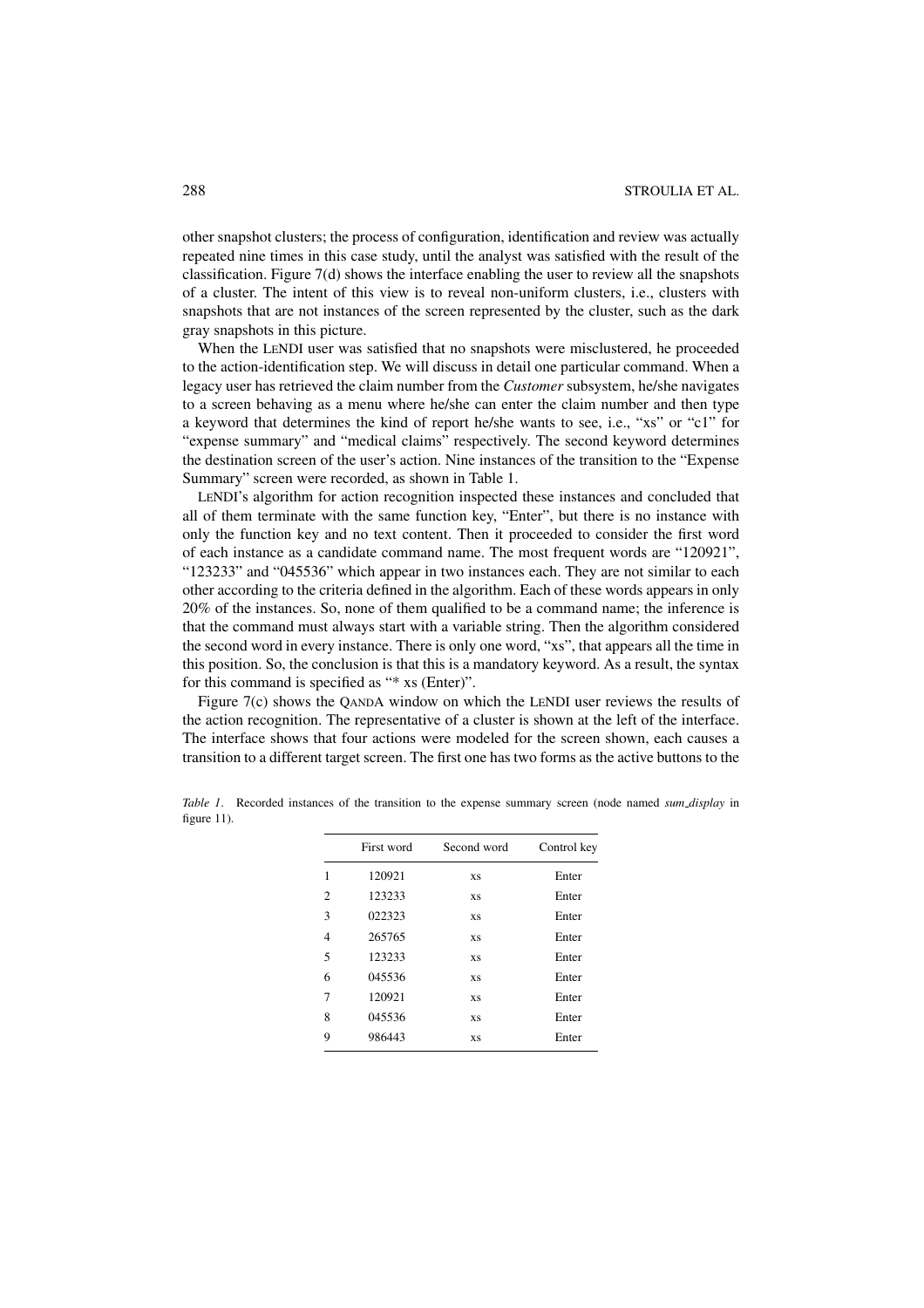right of the window suggests. One of these forms is shown on the lowest line of the cluster representative, which is *b brws browse*[ ](*Enter*), where is used to separate the variant forms of the same keyword. The instances used to model this action are listed in the middle list with a scroll bar, where one can select any of them to view along with the corresponding destination snapshot.

*3.4.2. Some quantitative experimental results with LENDI.* Let us now discuss the efficiency and accuracy of LENDI's reverse-engineering of the legacy user interface. We report here on the results of our experimentation with an IBM 3270 trace of the public on-line Library of Congress Information System (LOCIS, locis.loc.gov). It was recorded while a user was browsing the library catalogue, retrieving sets of catalogue entries, displaying them, and running into some system errors. This trace is 406 snapshots long. Manually, a user built an authoritative partition for this trace, which had 17 distinct clusters. Some screens had only 1 or 2 snapshots in the trace, while others had up to 157. Figure 8 depicts a segment of the LOCIS trace and a part of the derived model.

*Single-path incremental clustering experiment.* The single-path incremental clustering algorithm is quite interactive, and the efficiency of the reverse-engineering process based on this algorithm depends on the experience of the user configuring its parameters. In this section, we report on an experiment performed by a user who had no particular familiarity with the LOCIS system but was familiar with the overall CELLEST process and was given a tutorial on how to use LENDI. Out of the feature suite available in LENDI. This user used the following features to perform the single-path incremental clustering:

- 1. a3 is the exact text at middle of the topmost non-empty line on the screen instance, which LENDI identified as a potential code or title for the LOCIS trace.
- 2. c1 encodes the cursor's label.
- 3. d2 encodes the vertical all-character binary profile.
- 4. d5 encodes a special character binary profile. This chosen character is the most frequent on the snapshot among a default or user defined set of characters.



(a) A part of the LOCIS trace used in the example

(b) The corresponding part of the state-transition model. \* indicates a required argument and ! indicates a required number.

*Figure 8*. Diagrammatic representation of a partial LOCIS trace and its model.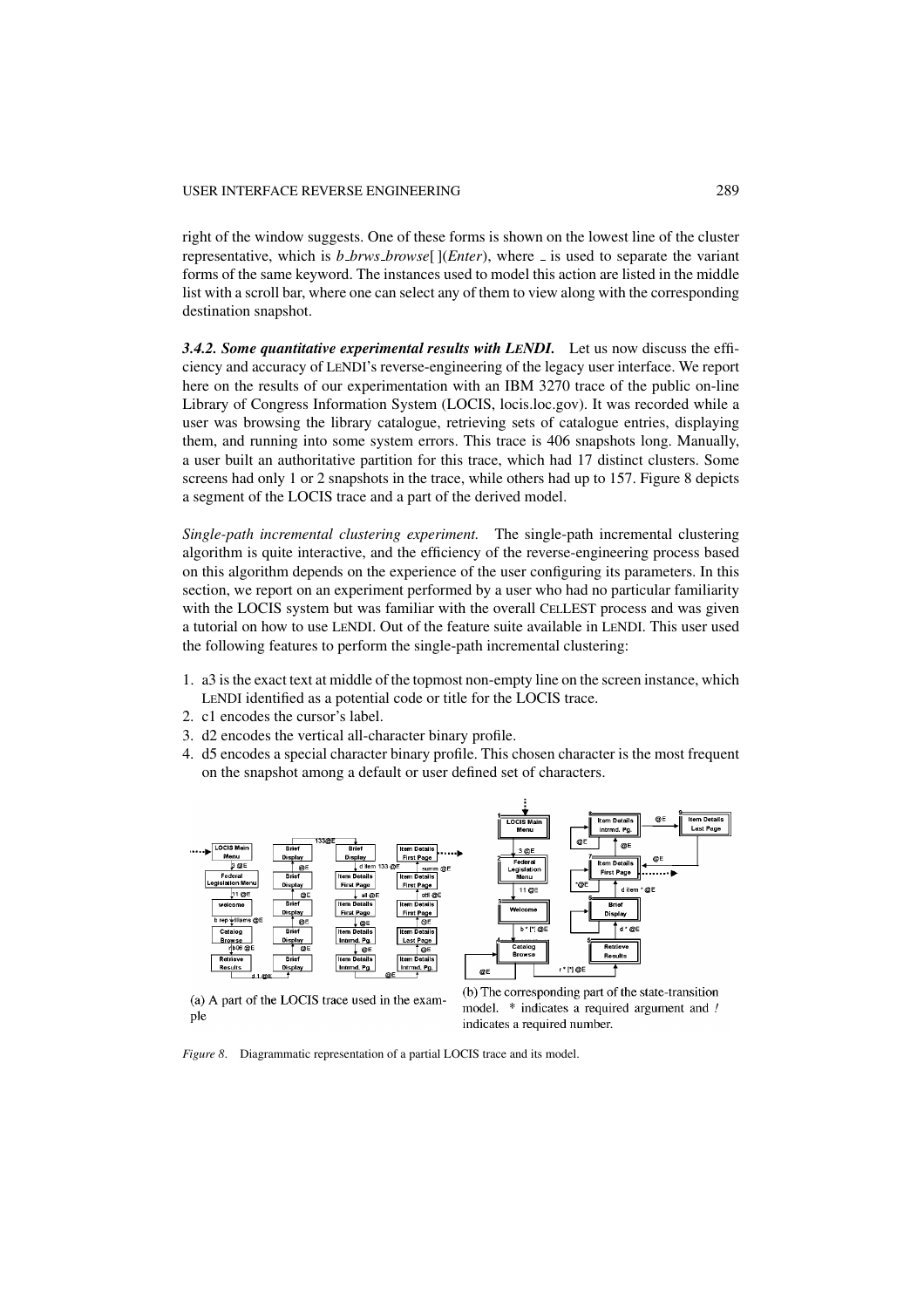|                | Feature employed | Weight | Ignore if empty |
|----------------|------------------|--------|-----------------|
| 1              | a3               | 30     | N               |
| $\overline{c}$ | c1               | 10     | N               |
| 3              | d2               | 20     | N               |
| $\overline{4}$ | d5               | 10     | Y               |
| 5              | e1               | 5      | Y               |
| 6              | e2               | 25     | N               |

*Table 2.* The setup for the single-path incremental clustering algorithm for the LOCIS experiment.

5. e1 encodes the layout description of a snapshot and e2 encodes the specification of this description if it is a list or a table.

A threshold of 40% was used along with the choice that the cluster centroid will be its representative. It took eight recognition/review/reconfiguration rounds to reach the setup shown in Table 2, which the user thought was satisfactory. The column "Ignore if empty" indicates whether to ignore a feature if missing on some snapshot, or not.

The partition produced by the final configuration consisted of 23 different clusters. It included 17 mis-clustered snapshots (4.2%) and six redundant clusters. A mis-clustering is a false positive error that assigns snapshots with potentially different behaviors to the same screen cluster, causing false connections between the state-transition graph nodes. Redundant clusters are considered false negative errors which are duplications in the statetransition graph, resulting from the snapshots of the same screen being split into two or more clusters. This partition was reviewed by the user; 12 corrective operations, i.e., cluster joins and moves of instance groups, are necessary to fix the errors identified by the user. After, moving the mis-clustered instances to their clusters, a signature was calculated for every cluster. Then the signature generated was used to identify the instances in the training set, i.e., the same trace that was used to build the model. One snapshot was misclustered (0.25%). A measure of the algorithm's performance on unseen test data was obtained with repeated 10-fold cross validation. 10-fold cross validation on LOCIS yielded an error rate of (8%) (see Table 3) on the data in the test sets for the single-path incremental clustering algorithm.

*Two-phase top-down clustering experiment.* For the same LOCIS trace, 39 single-element  $features<sup>2</sup>$  were extracted for every snapshot of the trace. Then, the top-down clustering algorithm was applied to the data with a threshold of 17 clusters. The result was that 14 (3.4%) snapshots were clustered into 3 redundant clusters. On the other hand, 44 (10.8%) snapshots were misclustered. Ignoring the 3 unnecessary splits, we can say that 89.2% of the instances were "correctly" clustered. The partition was again reviewed and revised by a user. Using QANDA, the user corrected the preliminary clustering of the LOCIS trace and MoJoPlus inferred the operations necessary to obtain the desired authoritative partition. The tree-revision algorithm was applied, and a new tree containing 46 nodes and having a maximum depth of 12 was produced. When this decision tree was tested on the 406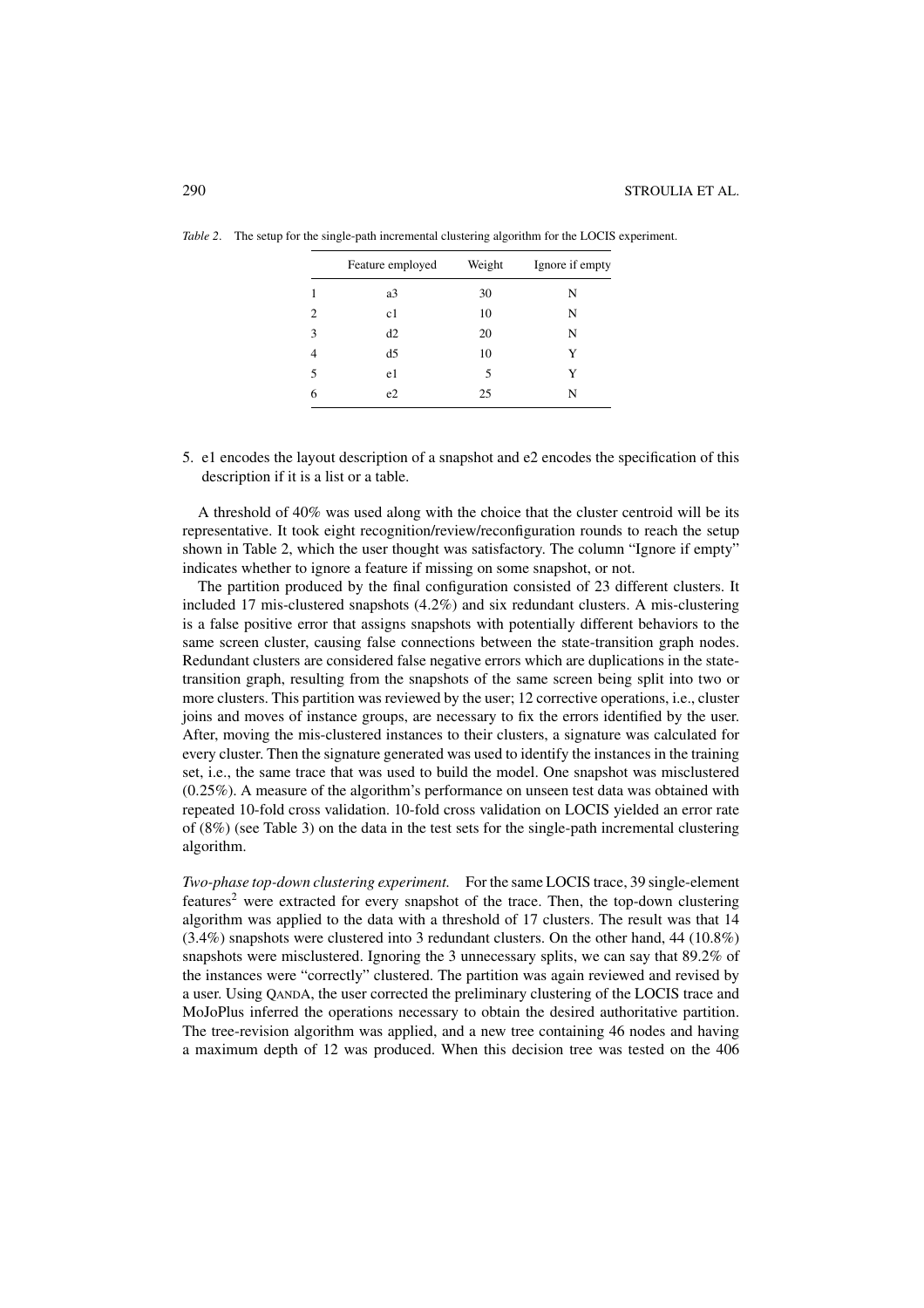*Table 3.* A comparison of the two clustering algorithms implemented in LENDI against one another and against C4.5.

| Clustering method                                                                      | MoJo plus | Training error $(\% )$ | Test error $(\% )$ |  |  |  |
|----------------------------------------------------------------------------------------|-----------|------------------------|--------------------|--|--|--|
| (a) Using a LOCIS trace, consisting of 406 snapshots belonging in 17 distinct screens  |           |                        |                    |  |  |  |
| Two-phase top-down clustering                                                          | 20        | 0.00                   | 3.4                |  |  |  |
| Incremental clustering with signatures                                                 | 12        | 0.25                   | 8                  |  |  |  |
| C4.5 (supervised learning)                                                             |           | 1.20                   | 2.4                |  |  |  |
| (b) Using a HOLLIS trace, consisting of 542 snapshots belonging in 29 distinct screens |           |                        |                    |  |  |  |
| Two-phase top-down clustering                                                          | 50        | 0.0                    | 5.4                |  |  |  |
| Incremental clustering with signatures                                                 | 92        | $0.6^{\circ}$          | 1.7                |  |  |  |
| C <sub>4.5</sub> (supervised learning)                                                 |           | 1.0                    | 4.3                |  |  |  |

snapshots, all were correctly classified. 10-fold cross validation on LOCIS yields an error rate of 3.4% on the data in the test sets (see Table 3).

Table 3 reports on the results of two experiments: one with the LOCIS library (a) and another with the Harvard library (HOLLIS, hollis.harvard.edu) (b). For each of the two clustering algorithms, the table reports on the distance of the partition produced by the algorithm from the authoritative partition produced after the user's review and revisions (column 2), the error when the revised partition was used to classify the training examples (column 3), and the average test error with 10-fold cross-validation experiments (column 4). As can be seen from the table, in both experiments the test error of the single-path algorithm was smaller than the test error of the top-down algorithm but its training error was larger in both cases. This implies that the signature generation process tends to overfit the training data and is not as effective in recognizing new snapshots.

In addition, we compared the behavior of these two algorithms against C4.5 (Quinlan, 1993), a standard decision-tree learning algorithm. Note that C4.5 requires all examples to be labeled, so it cannot be used as an alternative to our clustering algorithms that start by not knowing the screen in which each snapshot belongs. However, it could be used to build a decision tree after the authoritative partition has been established by the user, after reviewing the output either of the incremental single-path algorithm or of the top-down algorithm. It could, in effect, substitute the signature generation step in the incremental single-path algorithm and the tree-revision step in the top-down algorithm. As can be seen from the data, the top-down clustering algorithm and its tree-revision method is comparable to C4.5, although slightly less effective. This implies that substituting the tree-revision step with the application of C4.5 on the classified snapshots, after the user has revised the produced partition, would produce the most effective classifier for new snapshots.

Considering the variety of practices used in designing legacy user interfaces, complete automation of the reverse-engineering process is not possible. There will always be a need for some user feedback to complete the user-interface model. Developing better feature sets and smarter clustering methods can reduce the user input. However, the quality of the screen-identification result ultimately depends on the sufficiency of the input traces; if the recorded traces do not provide a sufficient number of screen snapshots, clustering may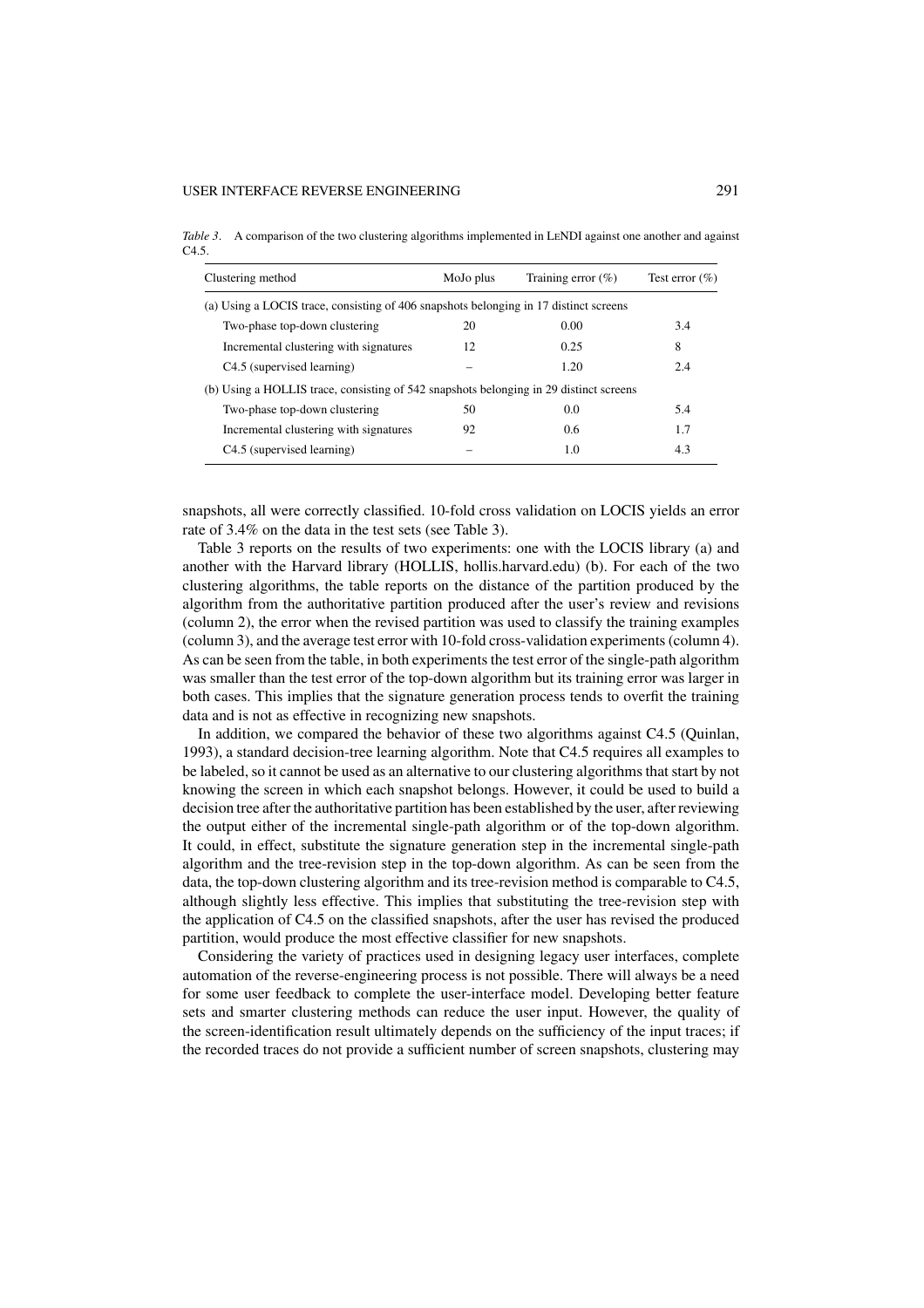miss screens and consequently, if instances of the omitted screens are encountered later at run time, they will be misclassified. "Sufficiency of example traces" is the fundamental assumption of the overall process, and, at this point, we have only a methodological answer to it; namely, we assume that the recording emulators stay in place for a sufficiently long time, so that an appropriate number of traces is collected. Errors due to lack of sufficient traces can be corrected using the QANDA tool.

Even when clustering has correctly identified all user-interface screens however, the induced classifier that will be used to recognize new snapshots at run time may contain errors, irrespective of whether it is a signature pattern or a decision tree. Even the best of several C4.5 versions that we implemented could not fully generalize and still had 2.4% error in the LOCIS example. Again this problem is due to the insufficiency of the recorded snapshots. If the features do not correlate well with the commonalities of the instances in a cluster or if some clusters have only 1 or 2 snapshots in the trace, then the model produced will not be free of generalization (test) error. To eliminate classification error, the induced classifier may be "manually" corrected with additional features.

In general, however, it is unlikely that the complete legacy interface will have to be migrated. Usually only specific user tasks have to be made available through the web, and 100% snapshot classification correctness is essentially required only for the screens included in the navigation of these tasks' executions. Thus, practically, the collection of sufficient examples for these specific tasks does not present a major challenge.

# **4. Interface migration to the web**

Although this paper focuses on the CELLEST process for reverse engineering legacy user interfaces as implemented in LENDI, to illustrate how this process supports the overall objective of legacy migration to the web, we discuss the process following LENDI's userinterface reverse engineering, namely, the development of the new, web-accessible user interface front-end.

As discussed in Section 3, LENDI's process produces a state-transition model of the legacy interface behavior. The states of the model are the unique interface screens, and using the classifier induced by LENDI—either cluster signatures or a decision tree—each new snapshot can be recognized as an instance of these states. The transitions of the model correspond to the commands of the interface command language, and using the extracted action patterns each new user key-stroke on a snapshot can be recognized as an instance of a particular command that should lead to an instance of the command's destination screen. This model constitutes a "map" of how users navigate through the legacy-interface screens to accomplish their tasks. Based on this intuition, the next step in the CELLEST process is to model specific user tasks in terms of the screens that the user has to navigate through and the information he/she has to exchange with the legacy interface. It further uses these task models as the basis for generating new, web-accessible front-ends for the legacy interface, thus completing the overall interface-migration process. In this section, we briefly describe Processes T2 and T3 in figure 1 to illustrate how the interface model produced by the reverse-engineering process implemented in LENDI provides the foundation for the subsequent phase of interface migration. Two systems have been developed to implement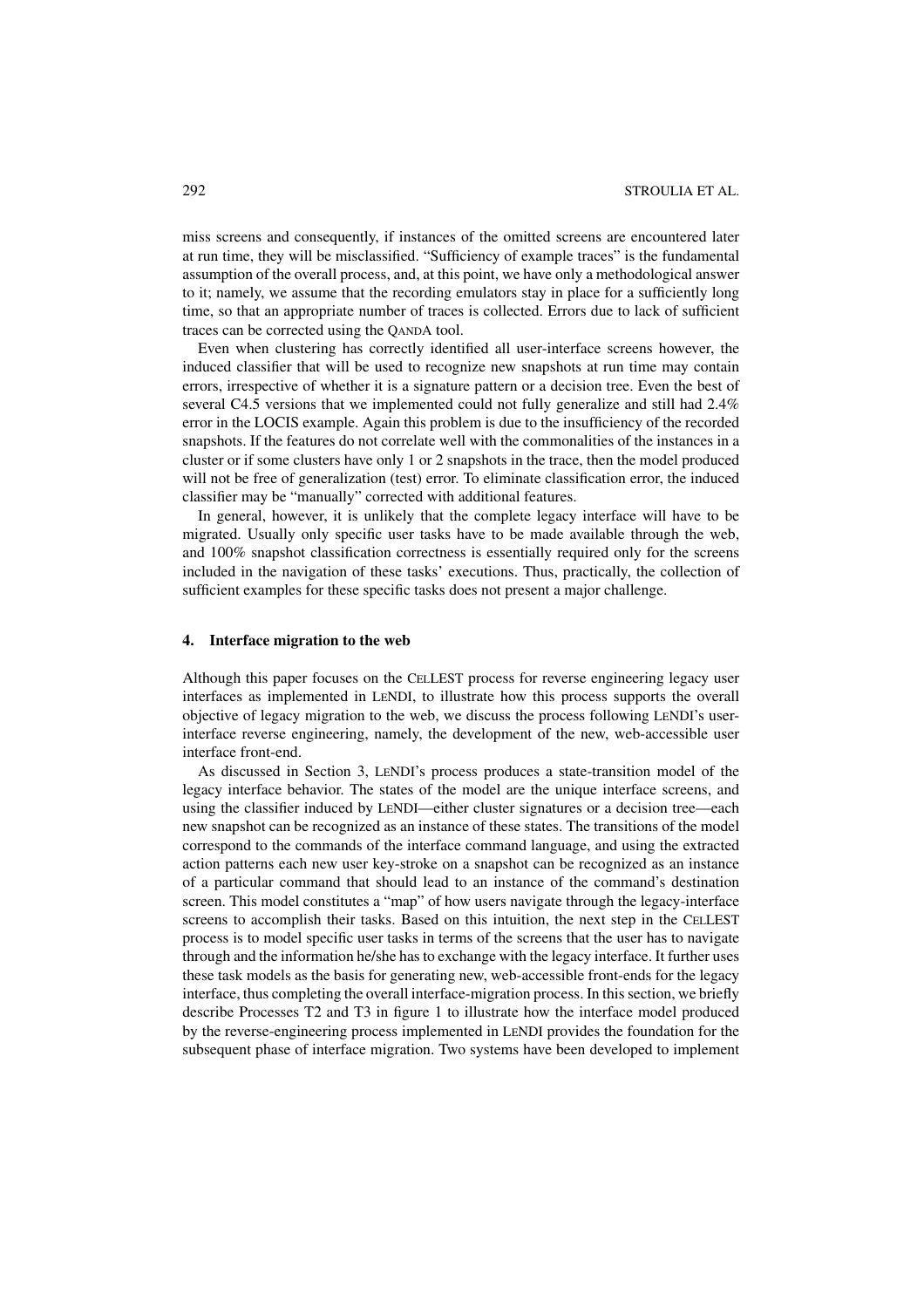processes T2 and T3, URGENT (User interface ReGENeration Tool) (Kong et al., 1999) and its successor, MATHAINO (Kapoor and Stroulia, 2001; Stroulia and Kapoor, 2002). Both these systems share the same task-analysis step, but differ slightly on the type of the new user interfaces they produce.

# *4.1. Task analysis*

The objective of the task-analysis step (Kapoor and Stroulia, 2001; Stroulia and Kapoor, 2002) is to model the information exchange that takes place between the user and the legacy application while the user interacts with the interface to accomplish a specific task. This step requires as input a set of task-specific traces recorded by the emulator, much in the same way as required by LENDI, but with two differences. First, the snapshots that appear on the user's terminal interface during the task execution are recognized as instances of the legacy-application screens. Second, the user has to highlight the areas of interest on these screens, in order to indicate the pieces of information displayed by the interface relevant for accomplishing the task in question.

The basic intuition underlying the task-analysis step is that during the task execution, the user navigates through a path of screens and executes a sequence of actions, in order to provide(obtain) some pieces(s) of information to(from) the system. The derived task model specifies

- the navigation path that the task execution follows, i.e., the sequence of legacy screens that the user visits to accomplish the task (note that this navigation path is a subgraph of the overall interface state-transition model), and
- the problem variables exchanged between the user and the legacy interface and their scope, and how exactly the information exchange is implemented in the original legacy user interface.

To identify the task navigation path, the screen sequences of the different example task traces are compared. A simple algorithm, similar to the Unix diff, is used to identify the alternative paths that can be used to accomplish the task in question.

The first objective of the information-exchange analysis step is to identify the variables exchanged between the user and the legacy interface during the task execution. The assumption is that there are as many input variables as there are distinct input values provided by the user to the application. Similarly, it is assumed that there are as many output variables as the screen areas highlighted by the user. Given that assumption, the objective becomes to more precisely characterize how each variable is used during the execution of the task. The different variables are classified as follows:

- Constants: a variable, whose value is the same in all the corresponding actions of all example task traces.
- Enumerated: a variable that takes values from a set for all example traces.
- Derived: a variable, whose value is obtained through an information-acquisition action and is subsequently provided to the legacy interface through an information-input interaction.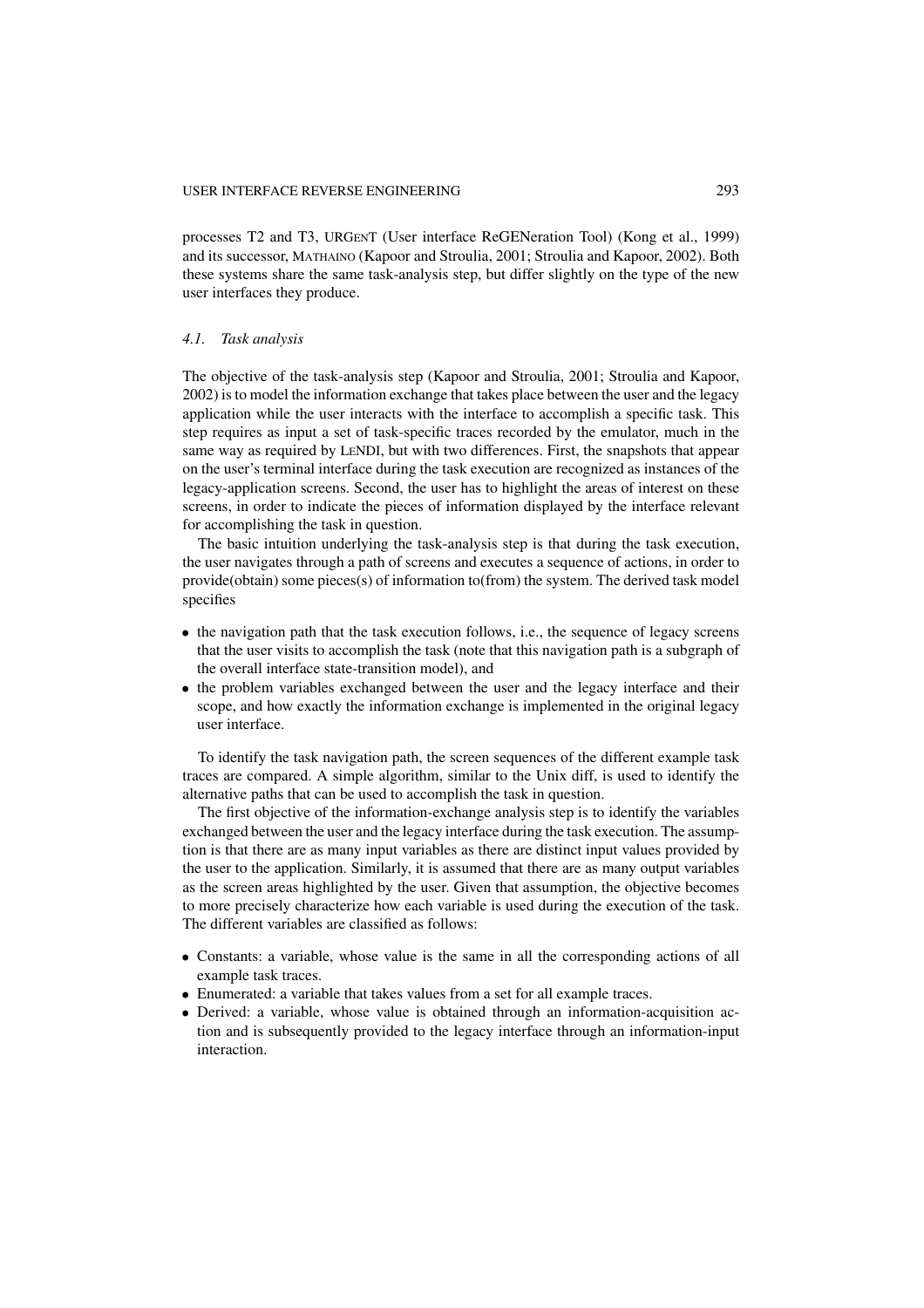- Redundant: a variable, whose value is provided as input to the system through multiple information-input interactions.
- Unpredictable: an independent variable provided as input by the user.

At this point, an expert user can use the QANDA system to review the identified problem variables, correct their scope and annotate them with semantic information such as meaningful names, for example.

The second objective of the information-exchange analysis is to specify how exactly the information is exchanged, i.e., where on the screen it is displayed (in the case of output) and where it must be entered (in the case of input). User input usually occurs in static screen locations in the legacy interface. Information display, on the other hand, may appear in static or dynamic locations. If the screen where the information appears is static, then the information in question always appears in the same location that can be specified in terms of static  $x$ ,  $y$  coordinates. If the screen is dynamic, the location of the information may vary but often it is still possible to specify it in terms of a pattern defined relative to static "landmarks" of the screen. When the location of the displayed information can be specified, either in terms of static coordinates or relative to screen "landmarks", the information can be automatically extracted from the original interface. For all the pieces of information that appear in dynamic locations in the screen, the whole legacy screen can be shown to the user to select them. The resulting task model is, in effect, executable: given all the unpredictable variables, it can be used as a driver of the original legacy interface to accomplish the analyzed task.

# *4.2. GUI specification and generation*

After the analysis of a task, an abstract specification of a GUI is generated. Based on the variables identified in the previous step, a set of heuristics are used to identify widgets that could be used to implement the information-exchange interaction. At this point, some optimization of the current system-user interaction can be accomplished: the new interface will automatically retrieve from the legacy interface all the variables displayed at static positions on the screen and will feed them as input to the appropriate front-end widgets. It will also receive the variables input by the user and feed them to the appropriate locations of the screens in the underlying legacy interface. Finally, for all the variables that appear in dynamic locations on the screen, the new interface will expose the underlying screen for the user to select them. In the new interface, the user will be required to input the problem variables to the system only once. The new interface will buffer all the recurrent variables and will deliver them to all screens that use them. At the GUI specification phase, for all problem variables exchanged during the task, depending on their type, a class of graphical interaction objects, appropriate for the data-entry action at hand, are identified (Lewis and Rieman, 1993). For example, for an input action manipulating a date, appropriate graphical objects might be a calendar, a combination of three scrolling lists for year, month and day selection, a simple text-entry box, etc. The selection of the actual widget is based on a set of heuristics. The selected widgets are placed in forms, each of which traverses a segment of the task navigation path. The number of forms, their corresponding path segments and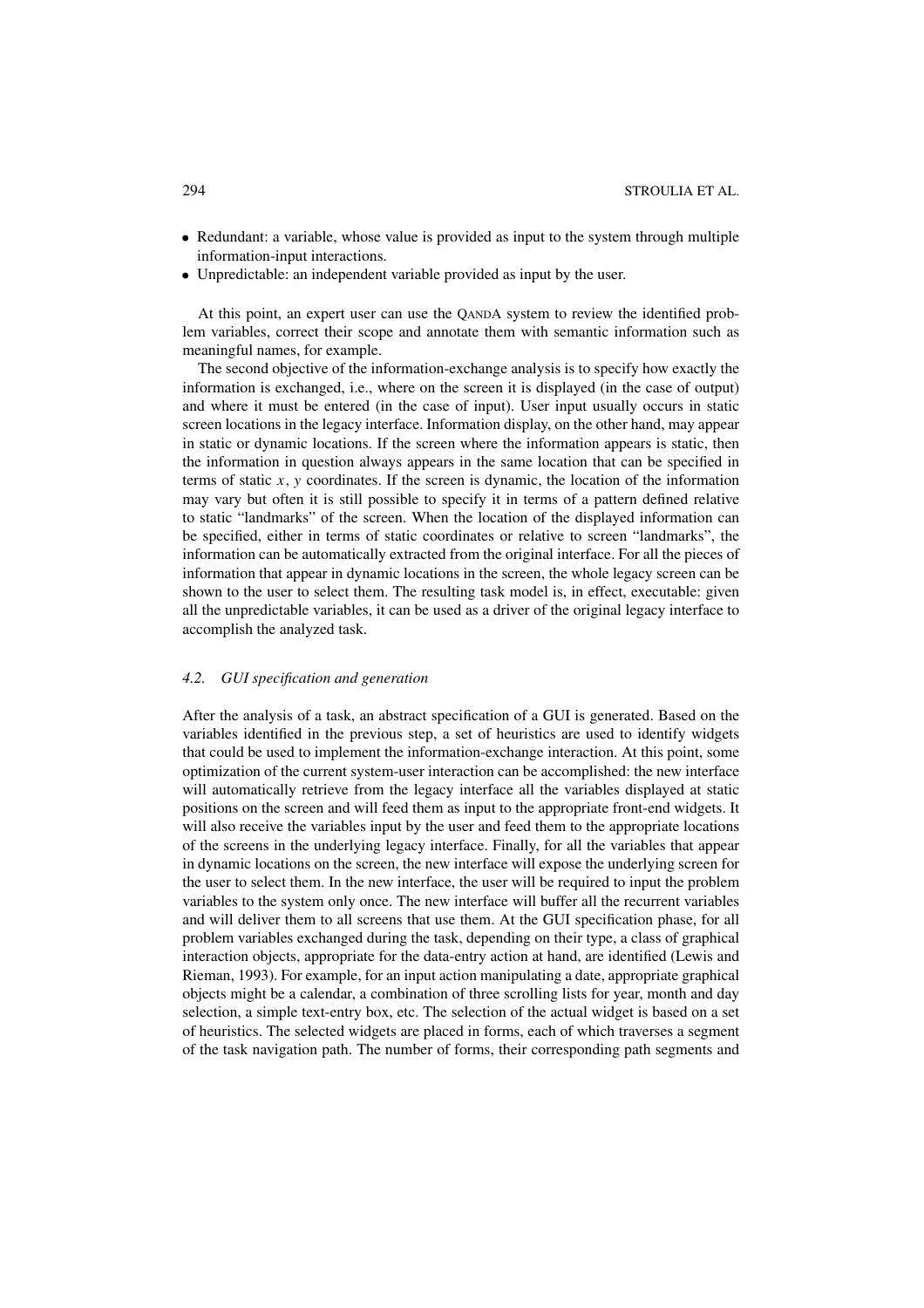their relative order are decided based on a set of heuristics that ensure that no form can be submitted before all the input(output) information necessary for the execution of its corresponding navigation path has been entered by (displayed to) the user (Kapoor and Stroulia, 2001).

On the basis of the GUI specification, the final step in the process is the actual generation of a GUI. URGENT uses a collection of java beans to implement a set of simple graphical objects, including text and password entry boxes, radio and combo boxes, and display fields. The result is an applet through which the user can perform the task at hand (Kong et al., 1999). MATHAINO extends this work by providing a set of components that act as webaccessible servers, interpreting the abstract GUI specification so that it can be accessed from a variety of platform-specific thin clients, such as HTML browsers and WAP-enabled devices (Kapoor and Stroulia, 2001; Stroulia and Kapoor, 2002).

Because of the more user-intensive nature of the interface-migration process, the nature of our experimentation and evaluation of URGENT and MATHAINO is different. We have a number of case studies. We were able to collect task-specific traces for six different tasks on four different systems with ASCII-based interfaces. In addition to the accident-report task discussed below, we have used URGENT and MATHAINO to construct wrappers for several Unix tasks, such as reading and sending email messages using pine and examining the contents of directories and files, for a job-search application running on a mainframe, and for several variations of book searches in the Harvard library (Kong et al., 1999; Kapoor and Stroulia, 2001; Stroulia and Kapoor, 2002). Our experience with all these case studies has been that, with a small number of examples—usually around five—and with an effort of only a few hours, a legacy task could be wrapped with a simpler, form-based front-end.

# *4.3. Migration of the "accident report" task of the "legacy insurance application"*

Let us now illustrate the interface-migration process using our "Legacy Insurance Application" case study. A small part of the interface state-transition model constructed by LENDI for the insurance system is diagrammatically depicted in figure 9. The notation used in



*Figure 9*. The interface state-transition diagram for the insurance system.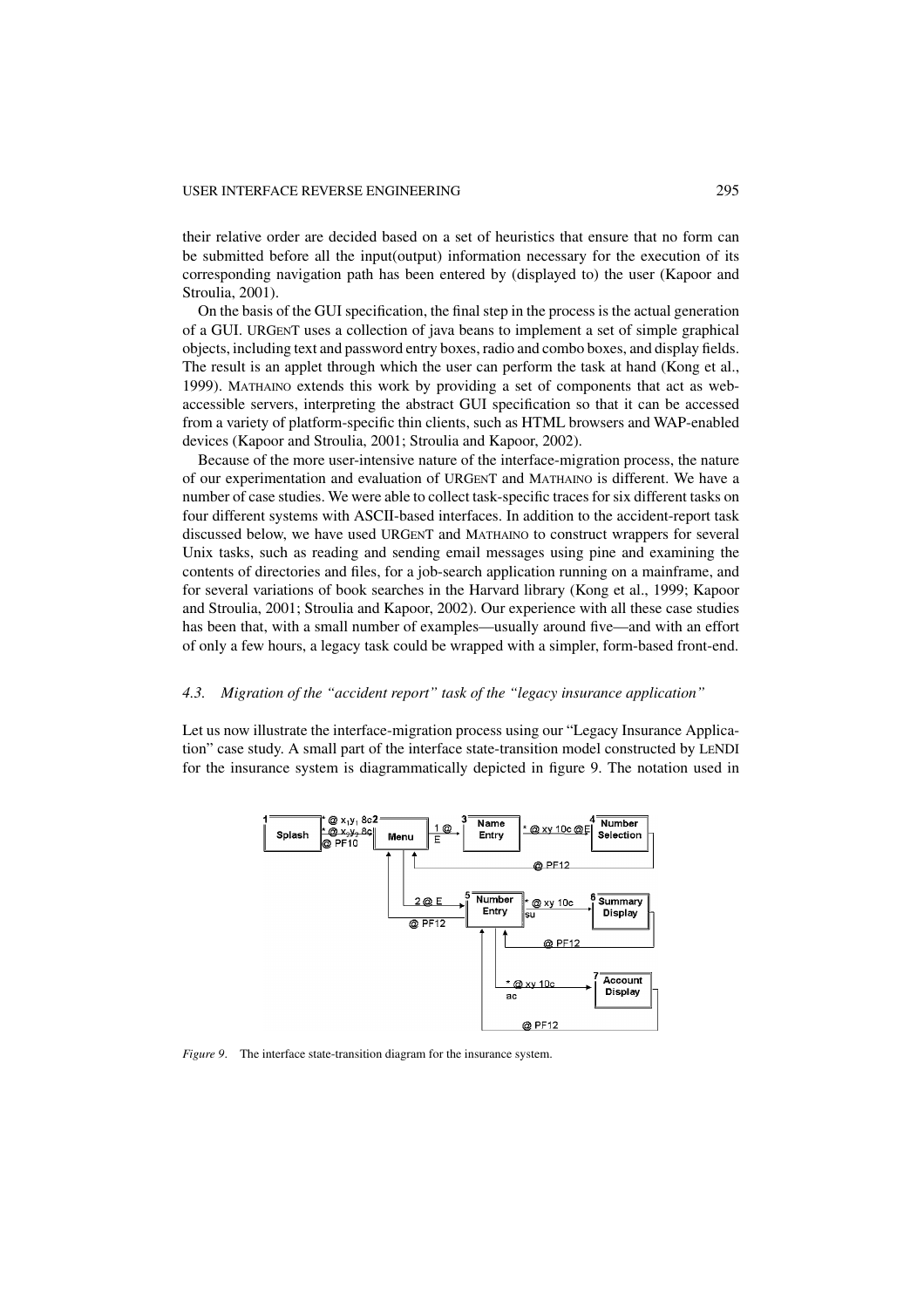figure 9 is the same as the notation used in figure 6. Additionally, "<sup>∗</sup> @ x1y1 8c" means that some undefined string whose maximum length is 8 characters must be entered at location x1, y1 on the screen. The system, in its initial behavioral state presents the "SPLASH" screenstate. The only possible transition from this state is to the "menu" screen-state, achieved through typing two strings at two different locations on the screen and pressing the "F10" function key.

*Task analysis.* The task-analysis step is initiated by providing a set of task-execution examples and does not require any further interaction until it is completed. Then, the QANDA system provides four different views on the task model and the corresponding navigation path: (a) a "compressed" view, where only the different screens are shown, (b) a "detailed" view that shows each snapshot in the trace, (c) an "information flow" view that is basically the "detailed" view annotated with arrows illustrating the flow of the problem variables from one snapshot to another, and (d) an "annotation" view which allows the editing of the problem variables. Figure 10 shows the detailed QANDA view of the recorded trace on the right pane. In addition, it shows the flow of some problem variable, whose values are shown on the left pane. This variable is displayed to the user on screen *11* (top right) and is provided as input to the application in screen *168* (bottom middle), which is visited three times. The QANDA user can verify or correct the scope and the flow of the selected variable.

A diagrammatic representation of the task model produced for the accident-report example of the insurance legacy system is shown in figure 11. The task model of figure 11 is



*Figure 10.* Reviewing the task model of the accident-report task.



*Figure 11.* The task model of the accident report task in the insurance system.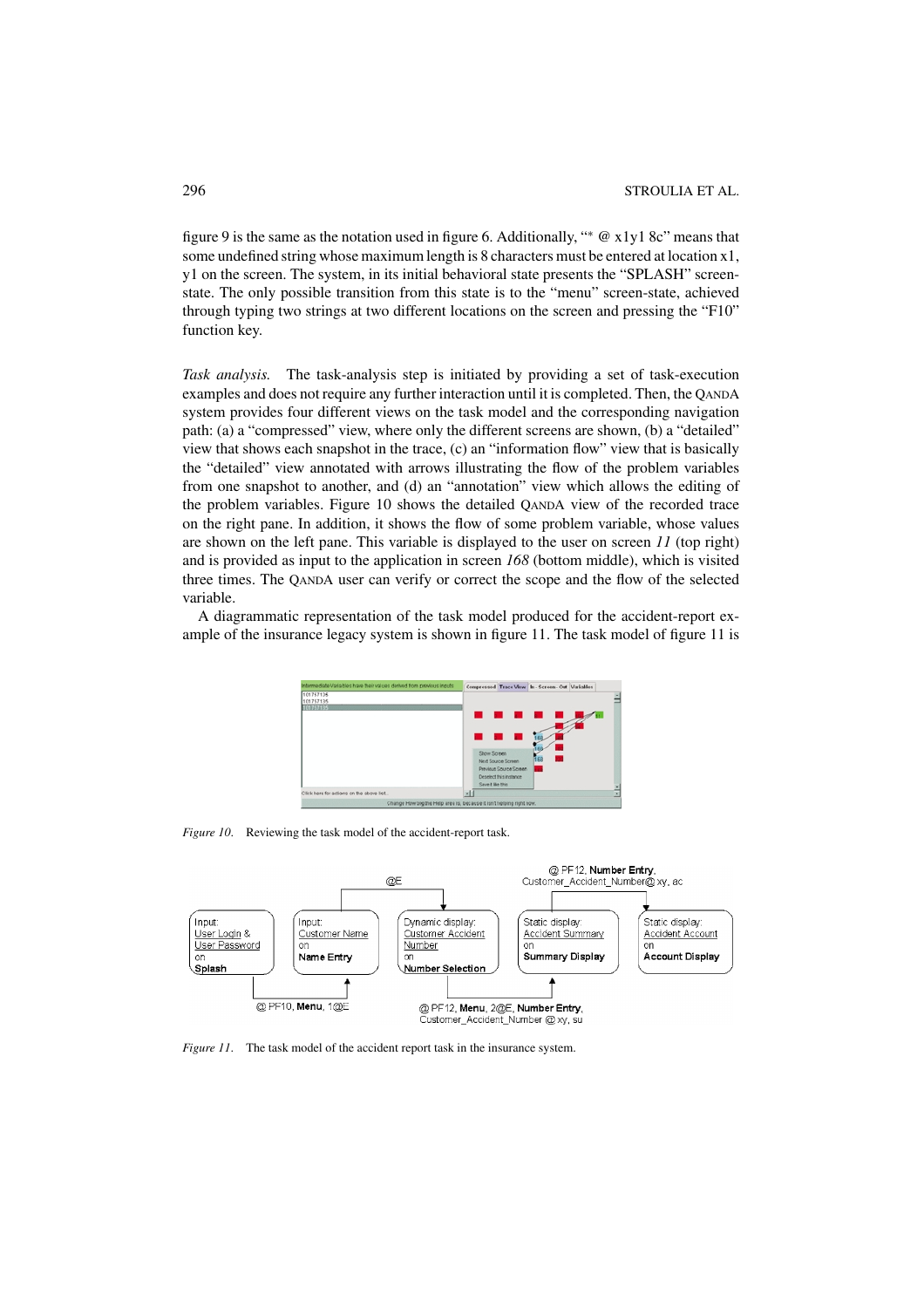based on the state-transition model of figure 9. This model depicts the sequence of necessary system-user interactions, involving the exchange of problem and user variables. Interactions related to system constants are hidden because they can be automated in the new interface front end, thus relieving the user from having to remember and repeat tedious steps. So for this particular task, the user has to input his/her "user-id" and "password", which will be transferred at particular locations of the screen "SPLASH" of the legacy interface. Then through a sequence of two actions, i.e., pressing "F10" at the "SPLASH" screen and typing 1 and "Enter" at the resulting screen "Menu", the user will reach the screen "Name Entry", where he/she will input the "customer name" variable. Then, by pressing "Enter", the user will move to the "Number Selection" screen where he/she will select from a dynamic screen the customer's accident number. Next, after pressing "F12" the user will return to the "Menu" screen, where he/she will select option "2" and press "Enter" to go to the "Number Entry" screen, where he/she will input the selected accident number, and type "xs". This action will cause the application to move to the "Summary Display" screen, where the "accident summary" is displayed at a standard location. Finally, after pressing "F12" the user will return again to the "Number Entry" screen, where he/she will input the selected accident number and then "ac", which will lead the application to the "Account Display" screen", which displays at a static location the accident accounting.

*GUI generation.* Finally, when the user completes the task-analysis review, an abstract user interface is generated, consisting of widgets appropriate for the data types of the problem variables involved. The user can review and, to some extent, modify the choices of widgets. Figure 12 shows the interface constructed for the accident-report task. This interface consists of three forms. The first one enables the user to input all the variables that need to be "told" to the system. The second exposes the legacy screen where claimant names are associated with claim numbers, so that the user can select the number on which the report should be generated. Finally the third window contains all the information of interest to the user collected from the two last screens (i.e., sum-display and acct-display).<sup>3</sup> This interface greatly simplifies the system-user interaction. In the legacy interface the user has to navigate through 7 screens and 9 transitions, where in the new interface the user has to go through only 3 forms and 2 transitions. Note that the sequence of the forms preserves the logic of the legacy interface dialog: the output information to be displayed to the user defines boundary between two subsequent forms. The underlying assumption is that, if some user input was entered after some system output in the original legacy interface, then there may be a dependency between them and the same order is preserved in the new front end. This is a conservative heuristic, and it may miss the opportunity to optimize the front-end design but it will not violate the legacy application logic (Kapoor and Stroulia, 2001). According to this heuristic, the first form of the accident-report task (shown in figure 12) contains widgets to receive all input information provided in the first two screens of the legacy interface (shown in figure 11). After this input some information is displayed in the third legacy screen of the task; the corresponding display widget and all subsequent input before the next display are included in the second form.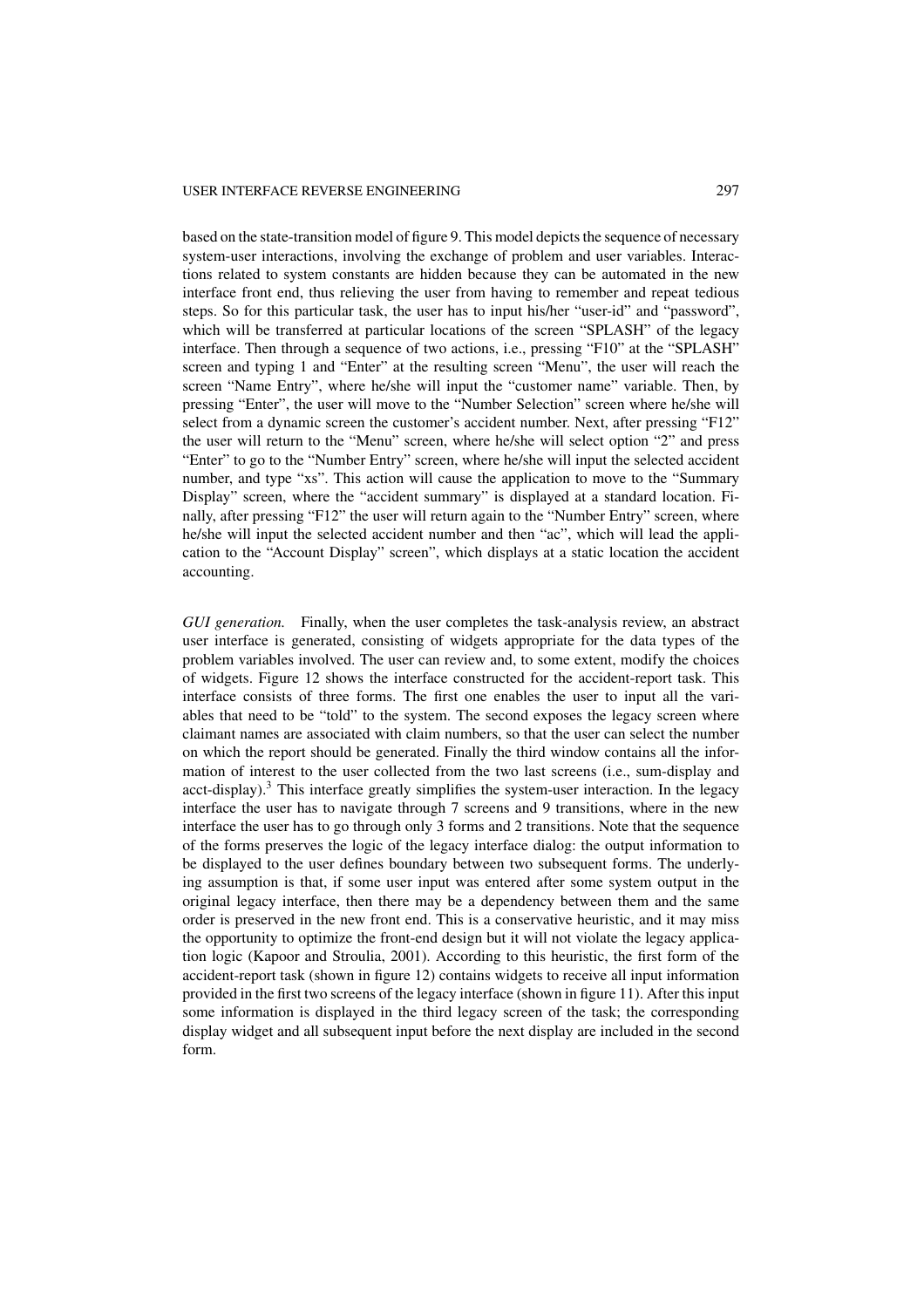

*Figure 12*. The three forms of the new graphical user-interface front end, for the accident-report task.

# **5. Summary and conclusions**

In this paper, we described the CELLEST process for reverse engineering the system-user interaction of legacy systems with text-based interfaces and for wrapping task-specific segments of this interaction with new web-accessible front-ends. This method consists of the following steps: First system-user interaction traces are unintrusively collected by a middleware. Next the dynamic behavior of the system interface is reverse engineered, in terms of the screens it presents to the user and the navigation it allows through them. Finally, task-specific navigation paths are analyzed in order to extract a model of the task, in terms of the interface navigation and the information exchange it implies and an appropriate webbased interface is constructed for wrapping this navigation and enabling its execution from a standard web browser.

The CELLEST process uses artificial-intelligence algorithms to leverage and advance similar manual industrial practices, such as screen scraping. These industrial practices are not automated: they assume that an analyst will model the user interface behavior and will develop the new application to interpret and drive this behavior. Therefore, they are laborintensive and error prone. The novelty of the CELLEST approach lies in the following three important contributions:

• It is highly automated. As a result it is light-weight in terms of the skills it assumes since it requires more an expert-user's familiarity with the application interface as opposed to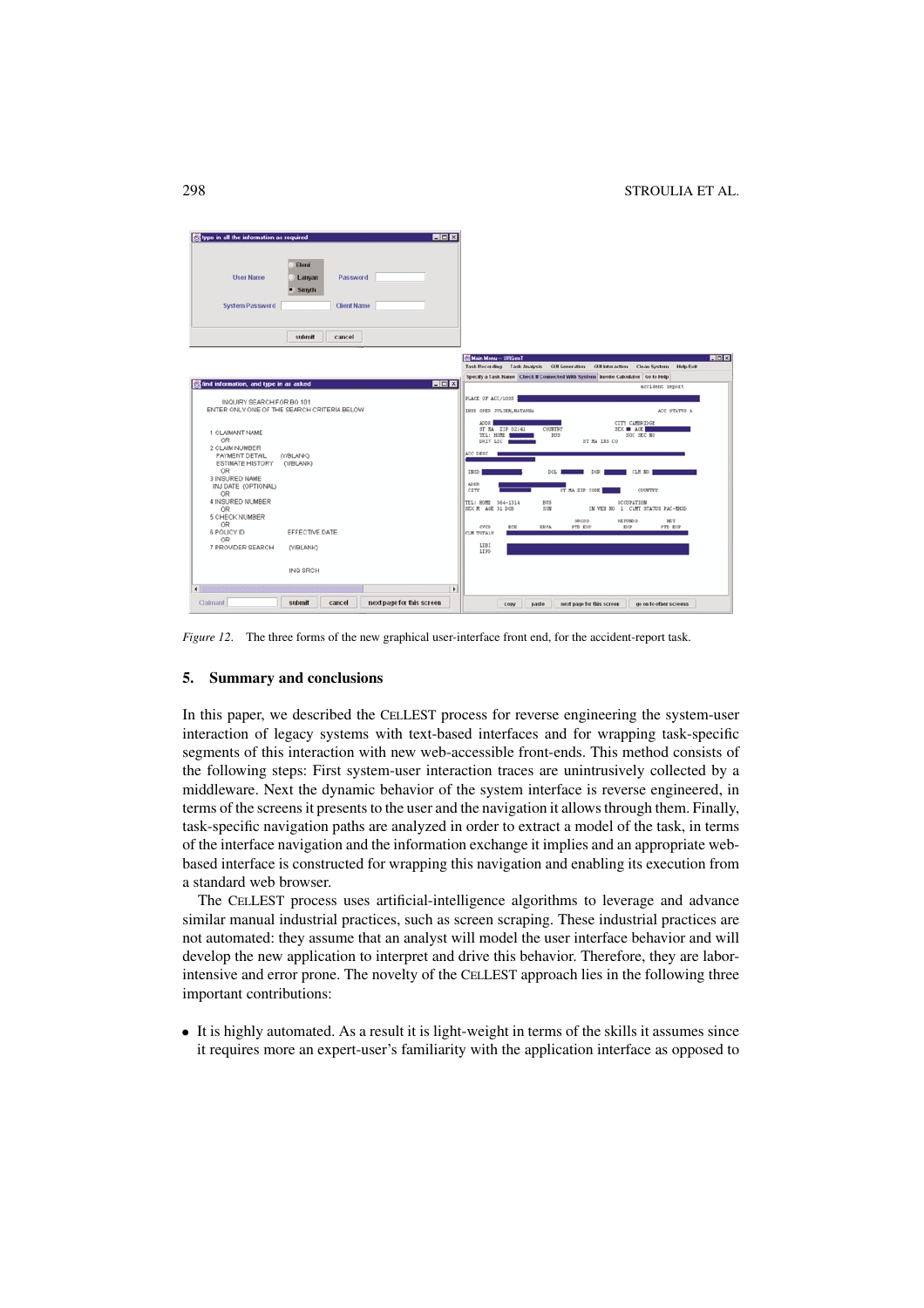a software-developer's understanding of the interface-behavior implementation. In fact, it has been our experience that junior members of our research group could use the environment effectively within a few of days of practice. With legacy systems, developed over a long period of time by different people, the latter type of knowledge is often unavailable where the former is not.

- It constructs a high-level, intermediate abstraction of the legacy system behavior, to support interface migration. Understanding the system-user interaction at the level of information exchange enables the simultaneous migration to multiple target platforms. Furthermore, the new user interfaces can be more tailored to their native look and feel and don't have to mimic closely the original legacy user interface.
- It is code-independent, and therefore its applicability is not constrained by programminglanguage details. This advantage comes at the cost of being essentially limited to as-is user-interface migration, as opposed to code-based analysis techniques that are applicable to more general reengineering and maintenance problems. However, for purposes such as web-enabling and lightweight system integration, "code understanding" is an expensive and possibly brittle approach to interface reverse engineering and migration. Our experiments with the CELLEST environment indicate that "trace understanding" is an effective alternative.

The applicability of this method depends primarily on the generality of the recording component, and secondarily, on the feature set we have developed for recognizing screens. We have successfully tested our recording and feature extraction components with blockmode data transfer protocols or those which can be emulated in block-mode. Specifically we applied our method to IBM 3270 and VT100. The challenge in scroll mode data transfer protocol, e.g. IBM 5250 and VT100 is to define a concept corresponding to the "snapshot" concept and, possibly, to define an extended set of features on it. A potential solution, which we have already explored in reverse-engineering VT100 interfaces, is to define as a received snapshot the contents of the terminal buffer just before each user action. We believe that similar approaches could be employed with other protocols, such as AS400 for example, although more experimentation is clearly necessary.

The method's usefulness lies in its ability to construct a high-level model of the interaction behavior between the legacy system and its users. Instead of analyzing the widgets implementing the legacy interface so that they can be replaced by functionally similar widgets in a target platform, an approach that has been the state of the art until today in interface migration, our method constructs a model of the interface behavior in terms of behavioral states and possible commands that enable the transitions between them. Thus, instead of replicating the same interaction with different widgets in new platforms, we can encapsulate interesting behavioral segments with new user-interface front-ends on different platforms. More importantly, this high-level interaction model can be simultaneously migrated to multiple platforms at once.

On the other hand, as is common with wrapping approaches, the user-interface front ends developed with CELLEST may suffer a performance cost due to the introduction of a new layer on top of the existing legacy user-interface; the new front-end layer access the application through the legacy protocol emulator. This cost however is marginal when compared to the latency introduced by the network separating the new web-based interface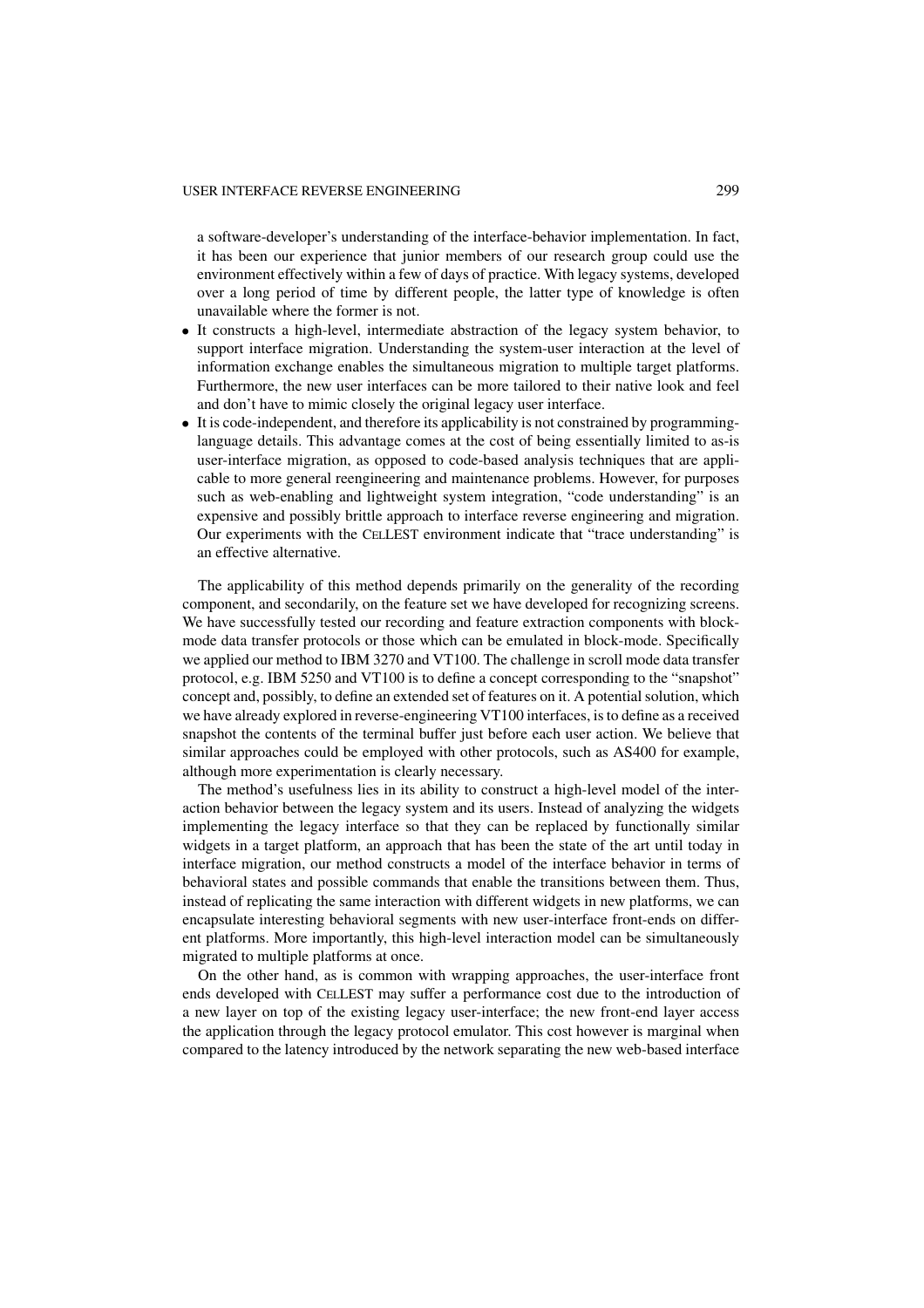#### 300 STROULIA ET AL.

and the host; this latter cost is unavoidable when web-based access to the application host is required.

The work reported in this paper is still in progress, but the results of our initial experimentation with the interface reverse engineering, task-modeling and interface migration processes are quite promising, and we continue to develop and evaluate this process.

Finally, because exactly this work has been motivated by a partnership with an industrial sponsor and its methodology is inspired by industrial practices in the area, we believe that the CELLEST process can potentially have an impact to legacy migration practices.

#### **Acknowledgments**

This work was supported by a generous contribution from Celcorp (www.celcorp.com), a Collaborative Research and Development grant by NSERC 215451-98 and ASERC, the Alberta Software Engineering Research Consortium.

#### **Notes**

- 1. In our more recent work (El-Ramly et al., 2002), we have developed a data-mining algorithm to discover similar interaction segments in the recorded trace. Such similar segments can play the role of task examples.
- 2. These features are the full suite of LENDI's features, discretized in order for their similarity to be evaluated as a binary question.
- 3. Some areas in the last two windows are blacked-out because the data they contain are private.

# **References**

- Antoniol, G., Fiutem, R., Merlo, E., and Tonella, P. 1995. Application and user interface migration from basic to visual C++. In *Proceedings of the 1995 International Conference on Software Maintenance*, Nice, pp. 76–85.
- El-Ramly, M., Iglinski, P., Stroulia, E., Sorenson, P., and Matichuk, B. 2001. Modeling the system-user dialog using interaction traces. In *Proceedings of the 8th Working Conference on Reverse Engineering*, Stuttgart, Germany: IEEE Computer Society Press, pp. 208–217.
- El-Ramly, M., Stroulia, E., and Sorenson, P. 2002. From run-time behavior to usage scenarios: An interactionpattern mining approach. In *Proceedings of the 8th ACM SIGKDD International Conference on Knowledge Discovery and Data Mining*, Canada: Edmonton, AB, pp. 315–324.
- Gannod, G., Mudiam, S., and Lindquist, T. 2000. An architectural-based approach for synthesizing and integrating adapters for legacy software. In *Proceedings of the 7th Working Conference in Reverse Envineering*, Brisbane, Australia, pp. 128–137.
- Horowitz, E. 1998. Migrating software to the World Wide Web. *IEEE Software*, 15(3):18–21.
- Kapoor, R.V. and Stroulia, E. 2001. Mathaino: Simultaneous legacy interface migration to multiple platforms. In *Proceedings of the 9th International Conference on Human-Computer Interaction*, New Orleans, LA, USA, vol. 1, pp. 51–55.
- Kieninger, T. 1998. Table structure recognition based on robust block segmentation. In *Proceedings of Document Recognition V, SPIE*, San Jose, CA, vol. 3305, pp. 22–32.
- Kong, L., Stroulia E., and Matichuk B. 1999. Legacy interface migration: A task-centered approach. In *Proceedings of the 8th International Conference on Human-Computer Interaction*, Munich, Germany, pp. 1167–1171.
- Lewis, C. and Rieman, J. 1993. Task-centered user interface design. http://www.acm.org/perlman/uidesign.html. Merlo, E., Gagn, P.Y., Girard, J.F., Kontogiannis, K., Hendren, L.J., Panangaden, P., and De Mori, R. 1995. Reverse engineering and reengineering of user interfaces. *IEEE Software*, 12(1):64–73.